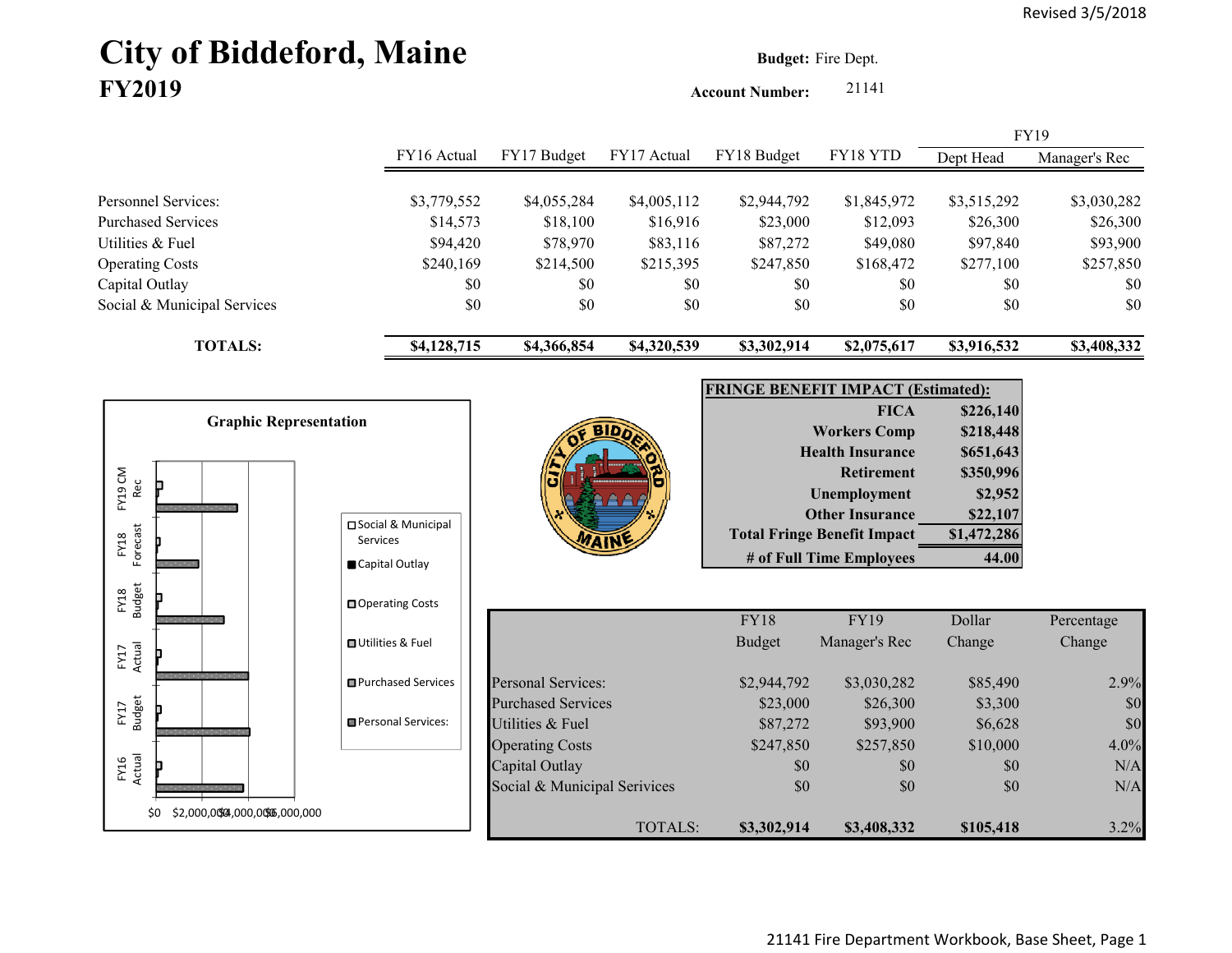#### Personnel Services

| Account                   |                                                                   | <b>FY16</b>       | <b>FY17</b>       | <b>FY17</b>       | <b>FY18</b>     | <b>FY18</b>      | <b>FY19</b>       |                   |
|---------------------------|-------------------------------------------------------------------|-------------------|-------------------|-------------------|-----------------|------------------|-------------------|-------------------|
| Number                    | Description                                                       | Actual            | <b>Budget</b>     | Actual            | <b>Budget</b>   | YTD 02/29/18     | Dept Head         | Mgr's Rec         |
|                           |                                                                   |                   |                   |                   |                 |                  |                   |                   |
|                           | 60101 Dept Manager Salary Exp                                     | \$87,748          | \$87,928          | \$92,067          | \$89,637        | \$59,055         | \$91,204          | \$91,204          |
|                           | 60102 Mid Mgmt Hrly Employee Wa                                   | \$202,310         | \$137,952         | \$204,162         | \$206,998       | \$136,758        | \$209,823         | \$209,823         |
|                           | 60105 F-T Employee Wage Exp                                       | \$2,122,313       | \$2,075,495       | \$2,222,159       | \$2,207,507     | \$1,432,818      | \$2,712,995       | \$2,280,255       |
|                           | 60106 P-T Employee Wage Exp                                       | $\$0$             | $\$0$             | \$0               | \$0             | \$0              | \$0               | \$0               |
|                           | 60107 Temp/Seasonal Emp Wage Ex                                   | \$41,060          | \$61,000          | \$45,168          | \$52,500        | \$23,101         | \$65,460          | \$57,500          |
|                           | 60111 Overtime Wage Expense                                       | \$138,668         | \$275,000         | \$176,321         | \$217,500       | \$127,769        | \$235,000         | \$225,000         |
|                           | 60112 Extra Holiday Pay Exp                                       | $\$0$             | \$130,627         | \$40,638          | \$75,000        | \$5,357          | \$85,510          | \$75,000          |
|                           | 60129 Insurance Buyout Pay                                        | \$5,833           | \$6,000           | \$4,000           | \$4,000         | \$3,000          | \$0               | $\$0$             |
|                           | 60201 FICA/Medicare-ER Share Exp                                  | \$182,513         | \$220,250         | \$196,683         | \$0             | \$0              | \$0               | \$0               |
|                           | 60202 MPERS-Employer Share Exp                                    | \$271,156         | \$304,687         | \$293,629         | $\$0$           | \$0              | \$0               | \$0               |
|                           | 60203 457 Plan-Employer Share Exp                                 | \$6,222           | \$6,486           | \$6,789           | \$0             | \$0              | \$0               | \$0               |
|                           | 60210 HPHC Ins Employer Share Ex                                  | \$639,193         | \$673,533         | \$638,914         | \$0             | \$0              | \$0               | $\$0$             |
|                           | 60211 NNEBT Ins Employer Share E                                  | $\$0$             | \$0               | \$46              | \$0             | \$0              | \$0               | $\$0$             |
|                           | 60212 S-T Disability ER Share Exp                                 | \$3,791           | \$4,512           | \$4,393           | \$0             | \$0              | \$0               | \$0               |
|                           | 60213 L-T Disability ER Share Exp                                 | \$764             | \$814             | \$892             | \$0             | \$0              | \$0               | \$0               |
|                           | 60216 Delta Dental ER Share                                       | \$0               | \$0               | \$0               | \$0             | \$0              | \$0               | \$0               |
|                           | 60217 RHSA Plan ER Share                                          | \$0               | \$0               | \$4,983           | \$0             | \$0              | \$0               | \$0               |
|                           | 60230 Clothing/Uniforms Expense                                   | \$48,197          | \$45,000          | \$47,502          | \$62,500        | \$42,375         | \$80,900          | \$62,500          |
|                           | 60251 Conferences/Training Expense                                | \$15,397          | \$15,000          | \$14,997          | \$17,500        | \$7,413          | \$17,500          | \$17,500          |
|                           | 60252 Travel/Mileage Expense                                      | \$378             | \$100             | $\$0$             | \$500           | \$0              | \$500             | \$350             |
|                           | 60253 Food/Lodging Expense                                        | \$3,303           | \$1,500           | \$3,577           | \$1,750         | \$2,260          | \$3,500           | \$1,750           |
|                           | 60256 Dues/Memberships Expense                                    | \$3,222           | \$3,400           | \$3,259           | \$3,400         | \$3,337          | \$3,400           | \$3,400           |
|                           | 60258 Hiring Costs/EE Testing Exp                                 | \$7,484           | \$6,000           | \$4,934           | \$6,000         | \$2,729          | \$9,500           | \$6,000           |
| Totals                    |                                                                   | \$3,779,552       | \$4,055,284       | \$4,005,112       | \$2,944,792     | \$1,845,972      | \$3,515,292       | \$3,030,282       |
| <b>Purchased Services</b> |                                                                   |                   |                   |                   |                 |                  |                   |                   |
| Account                   |                                                                   | <b>FY16</b>       | <b>FY17</b>       | <b>FY17</b>       | <b>FY18</b>     | <b>FY18</b>      | <b>FY19</b>       |                   |
| Number                    | Description                                                       | Actual            | <b>Budget</b>     | Actual            | <b>Budget</b>   | YTD 02/29/18     | Dept Head         | Mgr's Rec         |
|                           | 60310 Service Contracts Expense<br>60325 Postage/Shipping Expense | \$14,315<br>\$259 | \$17,500<br>\$600 | \$16,718<br>\$197 | \$23,000<br>\$0 | \$12,035<br>\$57 | \$26,000<br>\$300 | \$26,000<br>\$300 |
| Totals                    |                                                                   | \$14,573          | \$18,100          | \$16,916          | \$23,000        | \$12,093         | \$26,300          | \$26,300          |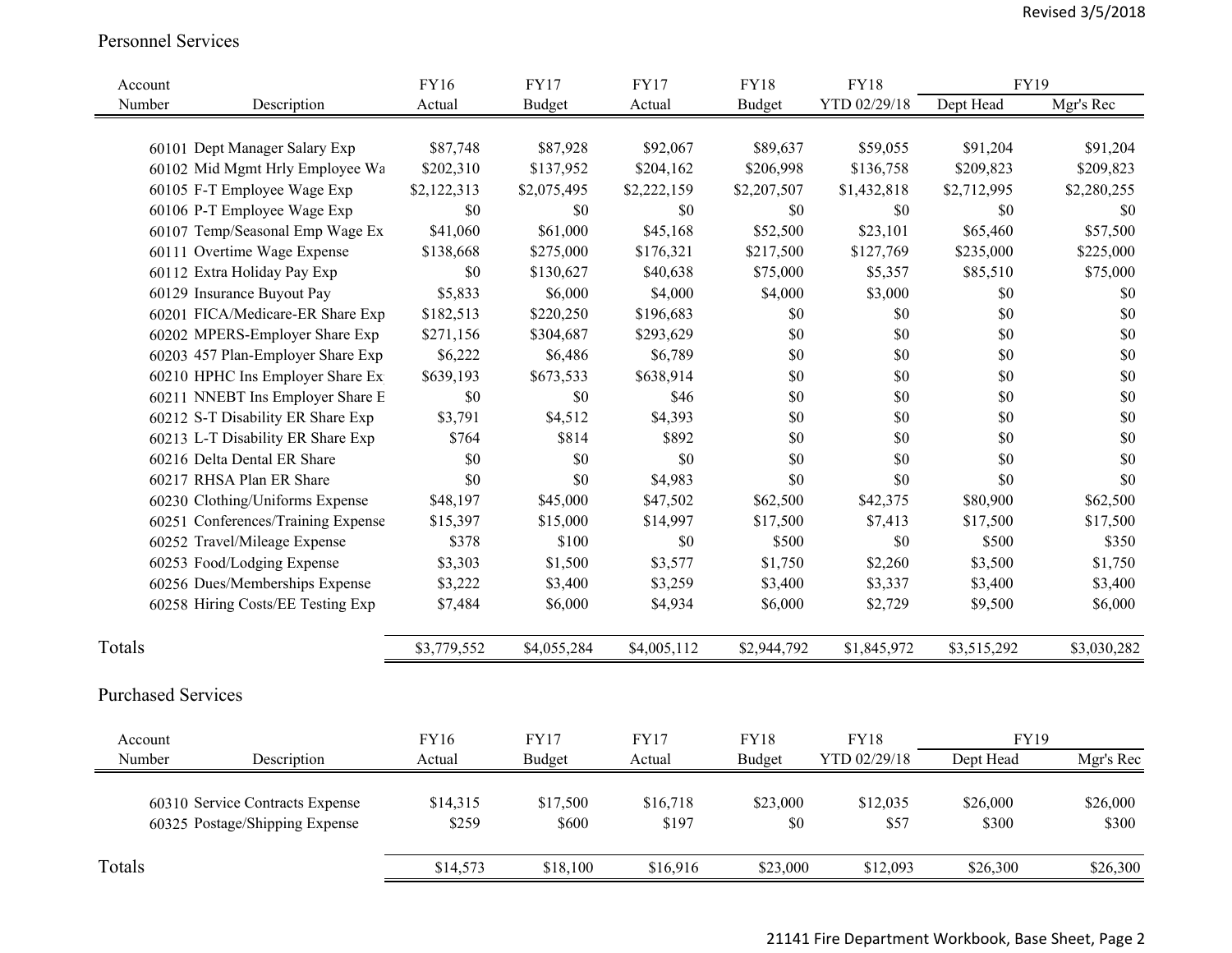#### Utilities & Fuel

| Account |                                    | <b>FY16</b> | <b>FY17</b>   | <b>FY17</b> | <b>FY18</b>   | <b>FY18</b>  | <b>FY19</b> |           |
|---------|------------------------------------|-------------|---------------|-------------|---------------|--------------|-------------|-----------|
| Number  | Description                        | Actual      | <b>Budget</b> | Actual      | <b>Budget</b> | YTD 02/29/18 | Dept Head   | Mgr's Rec |
|         |                                    |             |               |             |               |              |             |           |
|         | 60400 Electricity Expense          | \$20,110    | \$18,750      | \$22,501    | \$22,000      | \$13,787     | \$26,000    | \$25,000  |
|         | 60401 Water Expense                | \$1,705     | \$1,400       | \$1,496     | \$1,900       | \$992        | \$1,900     | \$1,800   |
|         | 60402 Phone/Celular/Paging Exp     | \$11,202    | \$11,000      | \$10,363    | \$11,500      | \$6,435      | \$11,500    | \$11,500  |
|         | 60404 Sewer User Fee Expense       | \$4,454     | \$2,000       | \$3,241     | \$4,500       | \$3,008      | \$4,500     | \$4,400   |
|         | 60405 Heating Fuel Expense         | \$15,855    | \$16,000      | \$15,709    | \$16,000      | \$6,714      | \$18,000    | \$17,500  |
|         | 60410 Diesel Fuel Expense          | \$34,393    | \$25,476      | \$25,213    | \$26,910      | \$16,094     | \$31,020    | \$29,000  |
|         | 60411 Gasoline Expense             | \$6,702     | \$4,344       | \$4,594     | \$4,462       | \$2,051      | \$4,920     | \$4,700   |
| Totals  |                                    | \$94,420    | \$78,970      | \$83,116    | \$87,272      | \$49,080     | \$97,840    | \$93,900  |
|         | <b>Other Operating Costs</b>       |             |               |             |               |              |             |           |
| Account |                                    | FY16        | <b>FY17</b>   | <b>FY17</b> | <b>FY18</b>   | <b>FY18</b>  | FY19        |           |
| Number  | Description                        | Actual      | <b>Budget</b> | Actual      | <b>Budget</b> | YTD 02/29/18 | Dept Head   | Mgr's Rec |
|         | 60450 Building Repair/Maint Exp    | \$30,552    | \$27,500      | \$33,656    | \$35,000      | \$11,696     | \$35,000    | \$35,000  |
|         | 60452 Operating Equip Repair Exp   | \$43,411    | \$40,000      | \$39,327    | \$52,500      | \$42,906     | \$59,100    | \$52,500  |
|         | 60453 Vehicle Repair/Tires/Oil Exp | \$94,735    | \$70,000      | \$67,254    | \$70,000      | \$61,881     | \$85,000    | \$72,500  |
|         | 60461 Repair/Maint-CommunsEquip    | \$10,862    | \$11,000      | \$10,804    | \$11,000      | \$14,164     | \$11,000    | \$11,000  |
|         | 60465 Fire Boat Repair/Maint       | \$6,981     | \$6,000       | \$2,134     | \$5,000       | (\$59)       | \$5,000     | \$5,000   |
|         | 60500 Admin/Office Supp/Eqt Non-C  | \$7,114     | \$6,000       | \$5,246     | \$6,000       | \$4,047      | \$6,000     | \$6,000   |
|         | 60501 Operating Supp/Eqt Non-Cap   | \$6,816     | \$6,000       | \$5,737     | \$11,100      | \$6,174      | \$11,000    | \$11,000  |
|         | 60508 Ambulance Supplies Non-Cap   | \$36,218    | \$43,000      | \$46,339    | \$52,500      | \$26,378     | \$60,000    | \$60,000  |
|         | 60509 Cleaning Supplies Expense    | \$3,481     | \$5,000       | \$4,899     | \$4,750       | \$1,285      | \$5,000     | \$4,850   |
|         | 60797 Miscellaneous Expense        | \$0         | \$0           | \$0         | \$0           | \$0          | \$0         | \$0       |
| Totals  |                                    | \$240,169   | \$214,500     | \$215,395   | \$247,850     | \$168,472    | \$277,100   | \$257,850 |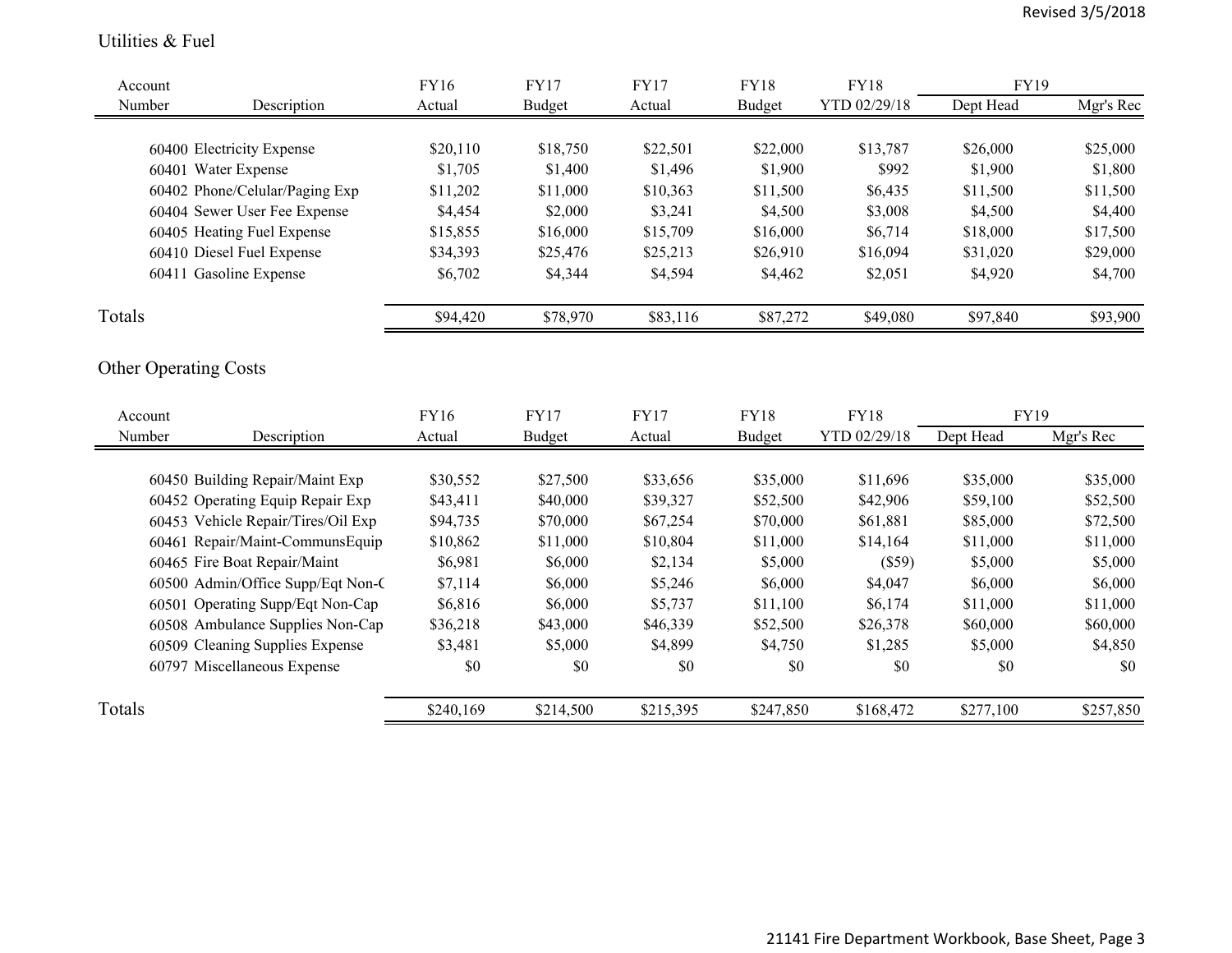#### DEPARTMENT PERSONAL SERVICES BUDGET WORKSHEET Fiscal Year 2019 BUDGET

#### DEPARTMENT:

 21141Fire Dept.

|                             |                                  |            | YEAREND           |                  |                     |                |                   |
|-----------------------------|----------------------------------|------------|-------------------|------------------|---------------------|----------------|-------------------|
|                             |                                  |            | <b>ANNUALIZED</b> |                  | <b>CITY MANAGER</b> | <b>COUNCIL</b> |                   |
| <b>CLASSIFICATION</b>       | $\ensuremath{\mathrm{EMP}}\, \#$ | <b>FTE</b> | <b>TOTAL</b>      | <b>REQUESTED</b> | RECOMMEND.          | APPROP.        | <b>LAST NAME</b>  |
| <b>FIRE CHIEF</b>           | 27026                            | 1.00       | 90,854.40         | 91,203.84        | 91,203.84           |                | <b>GAGNE</b>      |
| <b>OFFICE MANAGER</b>       | 7725                             | 1.00       | 57,907.20         | 58,129.92        | 58,129.92           |                | <b>BOYDEN</b>     |
| <b>DEPUTY FIRE CHIEF</b>    | 21600                            | 1.00       | 73,340.80         | 73,622.88        | 73,622.88           |                | <b>DUROSS</b>     |
| <b>ASSISTANT FIRE CHIEF</b> | 38700                            | 1.00       | 77,771.20         | 78,070.32        | 78,070.32           |                | <b>LABRECQUE</b>  |
| CAPTAIN/BASIC               | 1150                             | 1.00       | 61,108.32         | 61,343.35        | 61,343.35           |                | <b>ANTON</b>      |
| CAPTAIN/PARAMEDIC           | 13000                            | 1.00       | 62,855.52         | 63,097.27        | 63,097.27           |                | <b>COOPER</b>     |
| CAPTAIN/BASIC               | 21700                            | 1.00       | 61,108.32         | 61,343.35        | 61,343.35           |                | <b>DUSSAULT</b>   |
| CAPTAIN/BASIC               | 57900                            | 1.00       | 61,108.32         | 61,343.35        | 61,343.35           |                | <b>POTHIER</b>    |
| LIEUTENANT/PARAMEDIC        | 22000                            | 1.00       | 60,649.68         | 60,882.95        | 60,882.95           |                | <b>DUTREMBLE</b>  |
| LIEUTENANT/PARAMEDIC        | 41400                            | 1.00       | 60,131.20         | 60,362.47        | 60,362.47           |                | <b>LEACH</b>      |
| LIEUTENANT/INTERMEDIATE     | 68625                            | 1.00       | 58,476.82         | 58,701.73        | 58,701.73           |                | <b>WHEELER</b>    |
| FF II/INTERMEDIATE          | 10053                            | 1.00       | 51,646.50         | 51,845.14        | 51,845.14           |                | <b>ABERLE</b>     |
| FF II/PARAMEDIC             | 10304                            | 1.00       | 54,153.37         | 54,361.65        | 54,361.65           |                | <b>BEAULIEU</b>   |
| FF II/PARAMEDIC             | 4700                             | 1.00       | 50,166.48         | 50,359.43        | 50,359.43           |                | <b>BINETTE</b>    |
| FF II/PARAMEDIC             | 10497                            | 1.00       | 52,044.72         | 52,244.89        | 52,244.89           |                | <b>CLEMENT</b>    |
| FF II/PARAMEDIC             | 10060                            | 1.00       | 54,665.52         | 54,875.77        | 54,875.77           |                | <b>CROCKER</b>    |
| FF II/PARAMEDIC             | 20530                            | 1.00       | 54,665.52         | 54,875.77        | 54,875.77           |                | <b>DREW</b>       |
| FF II/PARAMEDIC             | 10326                            | 1.00       | 53,617.20         | 53,823.42        | 53,823.42           |                | <b>FROMAN</b>     |
| FF II/INTERMEDIATE          | 27100                            | 1.00       | 52,765.44         | 52,968.38        | 52,968.38           |                | <b>GAGNE</b>      |
| FF II/PARAMEDIC             | 10655                            | 1.00       | 52,044.72         | 52,244.89        | 52,244.89           |                | <b>HUTCHINGS</b>  |
| FF II/INTERMEDIATE          | 36400                            | 1.00       | 52,765.44         | 52,968.38        | 52,968.38           |                | <b>JEROME</b>     |
| FF II/PARAMEDIC             | 10330                            | 1.00       | 53,617.20         | 53,823.42        | 53,823.42           |                | <b>KIESMAN</b>    |
| LIEUTENANT/PARAMEDIC        | 39950                            | 1.00       | 59,535.84         | 59,764.82        | 59,764.82           |                | <b>LANG</b>       |
| FF II/INTERMEDIATE          | 40201                            | 1.00       | 52,765.44         | 52,968.38        | 52,968.38           |                | <b>LANGEVIN</b>   |
| FF II/INTERMEDIATE          | 44675                            | 1.00       | 52,765.44         | 52,968.38        | 52,968.38           |                | <b>MALONEY</b>    |
| FF II/PARAMEDIC             | 10415                            | 1.00       | 53,491.24         | 53,696.97        | 53,696.97           |                | <b>MERTZ</b>      |
| FF II/PARAMEDIC             | 50780                            | 1.00       | 55,259.79         | 55,472.32        | 55,472.32           |                | <b>MORROW</b>     |
| FF II/PARAMEDIC             | 10539                            | 1.00       | 53,093.04         | 53,297.24        | 53,297.24           |                | <b>MUDGE</b>      |
| FF II/INTERMEDIATE          | 10028                            | 1.00       | 51,782.64         | 51,981.80        | 51,981.80           |                | <b>OUELLETTE</b>  |
| FF II/PARAMEDIC             | 56101                            | 1.00       | 55,719.52         | 55,933.82        | 55,933.82           |                | <b>PICHE</b>      |
| FF II/PARAMEDIC             | 10764                            | 1.00       | 52,044.72         | 52,244.89        | 52,244.89           |                | <b>RICHARDSON</b> |
| FF II/PARAMEDIC             | 62915                            | 1.00       | 55,692.00         | 55,906.20        | 55,906.20           |                | <b>SEVIGNY</b>    |
| FF II/PARAMEDIC             | 10414                            | 1.00       | 53,491.24         | 53,696.97        | 53,696.97           |                | <b>STEVENSON</b>  |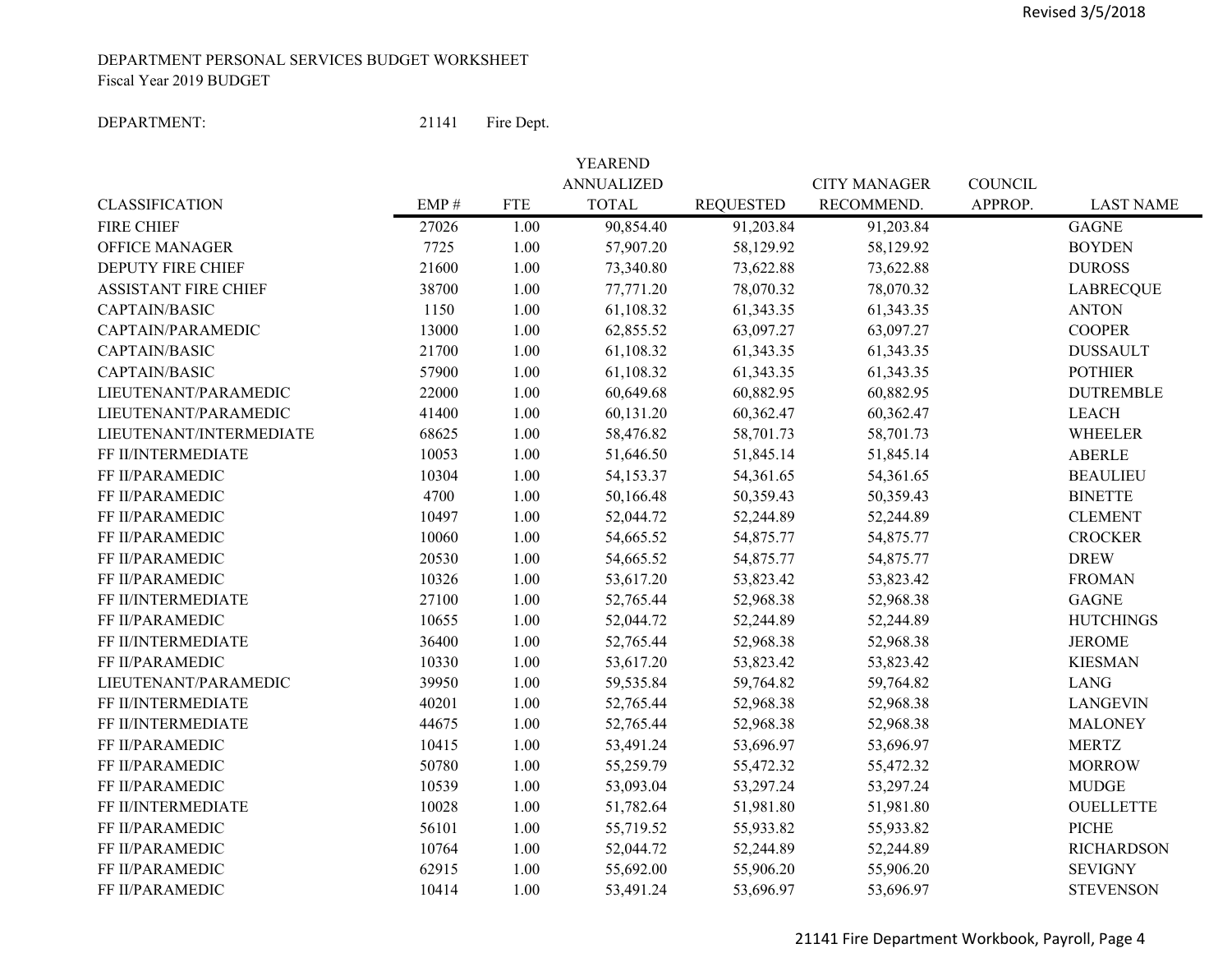#### DEPARTMENT PERSONAL SERVICES BUDGET WORKSHEET Fiscal Year 2019 BUDGET

#### DEPARTMENT:

: 21141 Fire Dept.

|                                     |       |                          | <b>YEAREND</b>                    |                  |                                   |                           |                     |
|-------------------------------------|-------|--------------------------|-----------------------------------|------------------|-----------------------------------|---------------------------|---------------------|
| <b>CLASSIFICATION</b>               | EMP#  | <b>FTE</b>               | <b>ANNUALIZED</b><br><b>TOTAL</b> | <b>REQUESTED</b> | <b>CITY MANAGER</b><br>RECOMMEND. | <b>COUNCIL</b><br>APPROP. | <b>LAST NAME</b>    |
| FF II/PARAMEDIC                     | 10106 | 1.00                     | 54,665.52                         | 54,875.77        | 54,875.77                         |                           | <b>STOUT</b>        |
| FF II/PARAMEDIC                     | 64700 | 1.00                     | 54,665.52                         | 54,875.77        | 54,875.77                         |                           | <b>SULLIVAN</b>     |
| FF II/PARAMEDIC                     | 65900 | 1.00                     | 54,802.18                         | 55,012.96        | 55,012.96                         |                           | <b>THORPE</b>       |
| FF II/PARAMEDIC                     | 10699 | 1.00                     | 52,044.72                         | 52,244.89        | 52,244.89                         |                           | <b>WHITE</b>        |
| FF II/PARAMEDIC                     | 10540 | 1.00                     | 50,952.72                         | 51,148.69        | 51,148.69                         |                           | <b>ENGER</b>        |
| FF II/PARAMEDIC                     | 10785 | 1.00                     | 52,044.72                         | 52,244.89        | 52,244.89                         |                           | <b>CUNNINGHAM</b>   |
| <b>FF II/PARAMEDIC</b>              | 10783 | 1.00                     | 52,044.72                         | 52,244.89        | 52,244.89                         |                           | <b>HAYES</b>        |
| FF II/PARAMEDIC                     | 10782 | 1.00                     | 52,044.72                         | 52,244.89        | 52,244.89                         |                           | <b>MORGAN</b>       |
| FF II/PARAMEDIC                     | 10746 | 1.00                     | 52,044.72                         | 52,244.89        | 52,244.89                         |                           | <b>QUINN</b>        |
| FF II/PARAMEDIC                     | 10784 | 1.00                     | 52,044.72                         | 52,244.89        | 52,244.89                         |                           | <b>SZOSTEK</b>      |
| OFF CONTRACT FIREFIGHTER            | 10786 | 1.00                     | 51,468.73                         | 51,666.68        | 51,666.68                         |                           | ZOIDIS              |
| OFF CONTRACT FIREFIGHTER            | 100   |                          | 51,468.72                         | 51,666.68        |                                   |                           | <b>NEW POSITION</b> |
| OFF CONTRACT FIREFIGHTER            | 101   |                          | 51,468.72                         | 51,666.68        |                                   |                           | <b>NEW POSITION</b> |
| OFF CONTRACT FIREFIGHTER            | 102   |                          | 51,468.72                         | 51,666.68        |                                   |                           | <b>NEW POSITION</b> |
| OFF CONTRACT FIREFIGHTER            | 103   | -                        | 51,468.72                         | 51,666.68        |                                   |                           | <b>NEW POSITION</b> |
| OFF CONTRACT FIREFIGHTER            | 104   | $\overline{\phantom{0}}$ | 51,468.72                         | 51,666.68        |                                   |                           | <b>NEW POSITION</b> |
| OFF CONTRACT FIREFIGHTER            | 105   |                          | 51,468.72                         | 51,666.68        |                                   |                           | <b>NEW POSITION</b> |
| OFF CONTRACT FIREFIGHTER            | 106   |                          | 51,468.72                         | 51,666.68        |                                   |                           | <b>NEW POSITION</b> |
| OFF CONTRACT FIREFIGHTER            | 107   |                          | 51,468.72                         | 51,666.68        |                                   |                           | <b>NEW POSITION</b> |
| EMS LIEUTENANT REQUEST              | 10    |                          | 19,332.29                         | 19,406.64        |                                   |                           | $\boldsymbol{0}$    |
| ADJUSTMENTS TO AGREE - 70K vac buyb | 12    | -                        | 89,464.22                         | 89,808.31        | 89,808.31                         |                           | $\mathbf{0}$        |
| <b>CALL FORCE</b>                   | 13    |                          | 65,209.20                         | 65,460.00        | 57,500.00                         |                           | $\theta$            |
| <b>TOTAL BUDGETED POSITIONS</b>     |       | 44.00                    | 3,067,683.27                      | 3,079,482.05     | 2,638,781.97                      |                           |                     |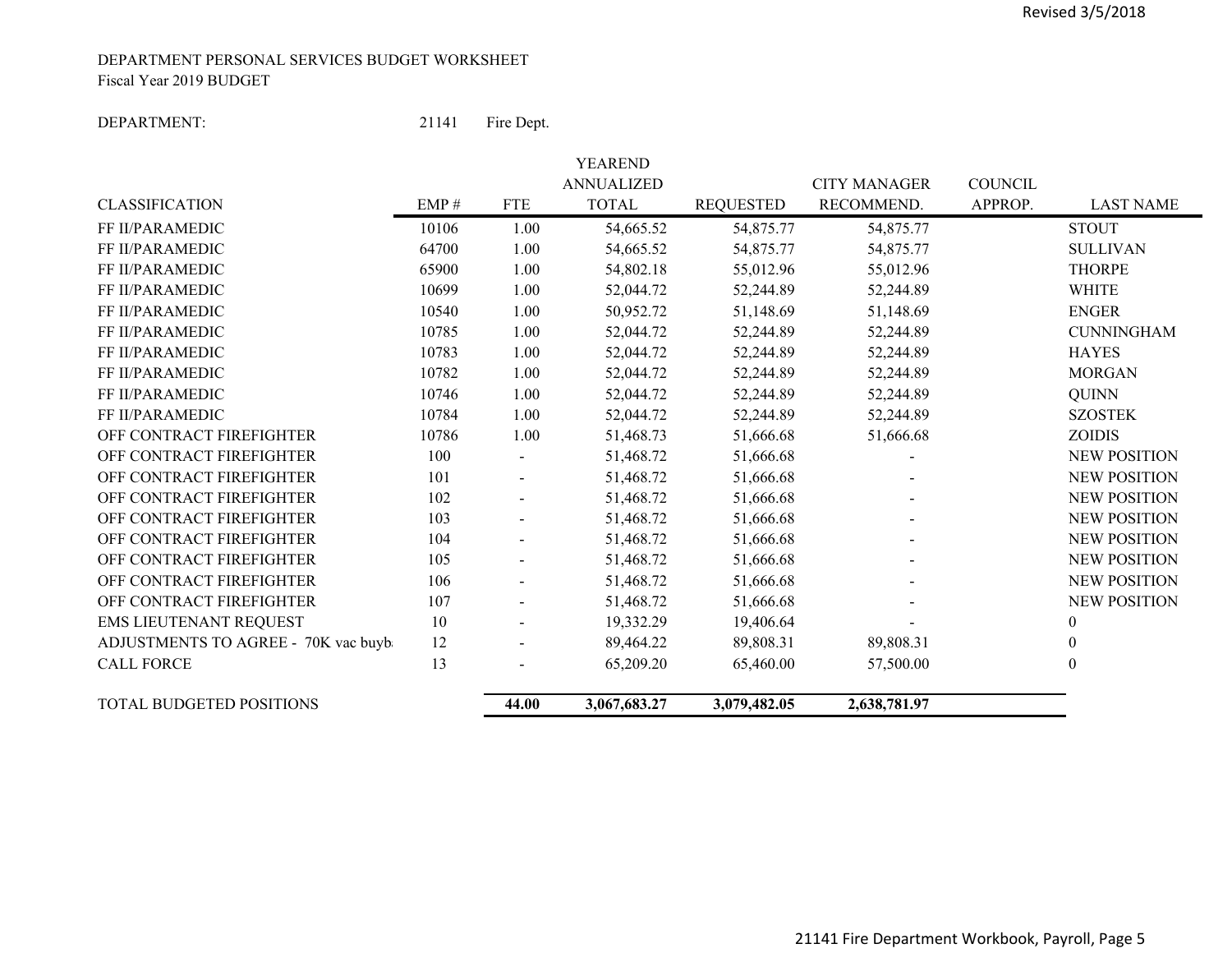

March 4, 2018 **Department:** Fire Dept.

Account Title: Dept Manager Salary Exp

Department Number: 21141 21141 Account Number: 60101

| FY2016      | FY 2017       | FY 2017     | FY 2018       | FY 2018       |
|-------------|---------------|-------------|---------------|---------------|
| Actual      | <b>Budget</b> | Actual      | <b>Budget</b> | Est. Expended |
| \$87,747.77 | \$87,928.00   | \$92,066.64 | \$89,637.00   | \$90,854.40   |

| FY-2019       | Department  | City Mgr       | Council | Increase   |
|---------------|-------------|----------------|---------|------------|
|               | Reauest     | Recommendation | Action  | (Decrease) |
| <b>Budget</b> | \$91,203.84 | \$91,203.84    |         | \$1,566.84 |

**Support for Budget Request:** Provide justification for the budget request using as much detail as possible

 to support it. Examples of acceptable support include unit costs, quantity estimates, price quotes, etc. Requests based solely on a percentage increase above the previous budget will not be accepted. Use additional sheets if necessary.

This line covers the cost of the department head.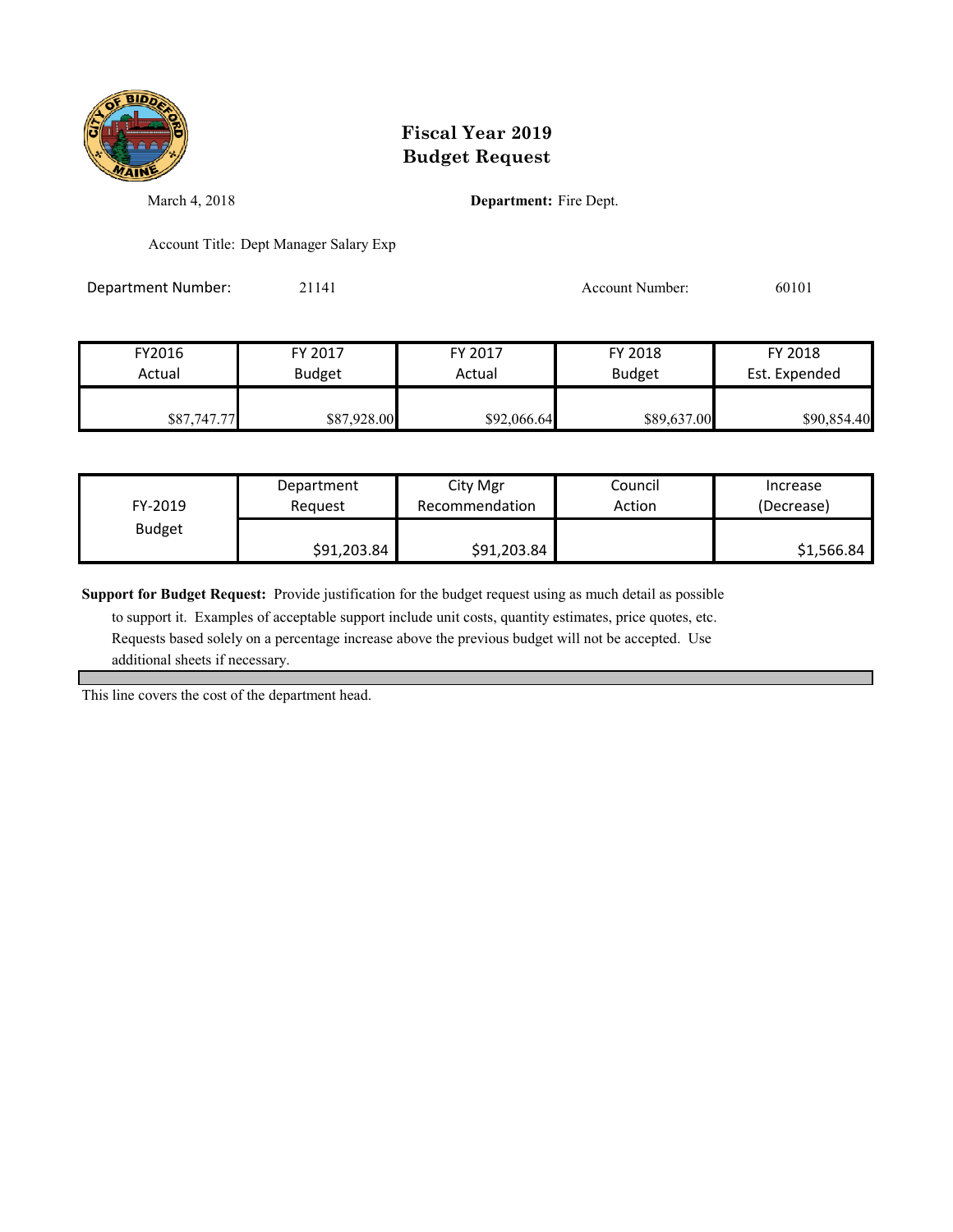

March 4, 2018 **Department:** Fire Dept.

Account Title: Mid Mgmt Hrly Employee Wage Ex

Department Number: 21141 21141 Account Number: 60102

| FY2016       | FY 2017       | FY 2017      | FY 2018       | FY 2018       |
|--------------|---------------|--------------|---------------|---------------|
| Actual       | <b>Budget</b> | Actual       | <b>Budget</b> | Est. Expended |
|              |               |              |               |               |
| \$202,310.22 | \$137,952.00  | \$204,161.76 | \$206,998.00  | \$209,154.00  |

| FY-2019       | Department   | City Mgr       | Council | Increase   |
|---------------|--------------|----------------|---------|------------|
|               | Reauest      | Recommendation | Action  | (Decrease) |
| <b>Budget</b> | \$209,823.12 | \$209,823.12   |         | \$2,825.12 |

**Support for Budget Request:** Provide justification for the budget request using as much detail as possible

 to support it. Examples of acceptable support include unit costs, quantity estimates, price quotes, etc. Requests based solely on a percentage increase above the previous budget will not be accepted. Use additional sheets if necessary.

This line covers the cost of the Assistant Chief, Deputy Chief, and Office manager.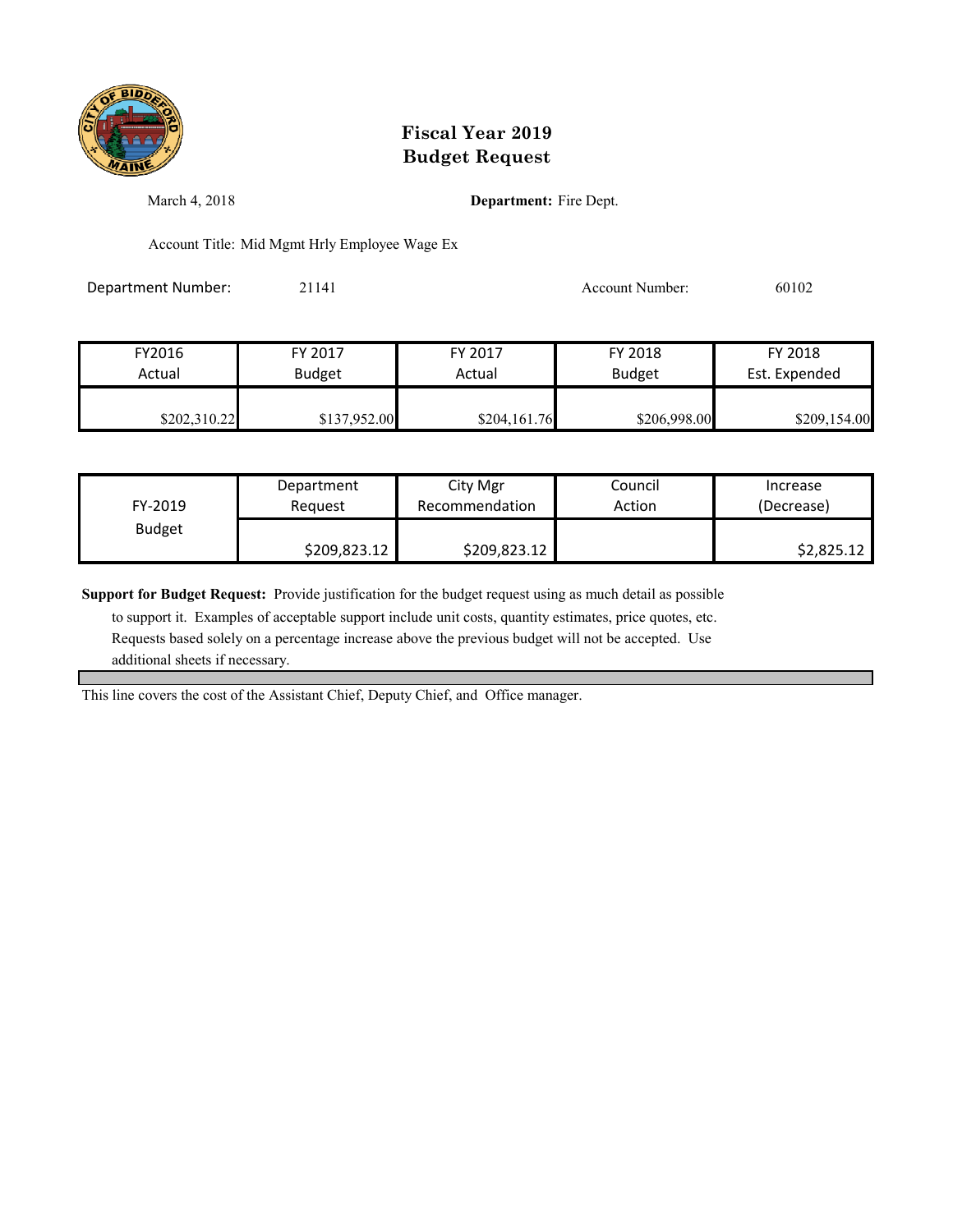

March 4, 2018 **Department:** Fire Dept.

Account Title: F-T Employee Wage Exp

Department Number: 21141 2009 20105 20105

| FY2016         | FY 2017        | FY 2017        | FY 2018        | FY 2018        |
|----------------|----------------|----------------|----------------|----------------|
| Actual         | <b>Budget</b>  | Actual         | <b>Budget</b>  | Est. Expended  |
|                |                |                |                |                |
| \$2,122,312.74 | \$2,075,495.00 | \$2,222,159.34 | \$2,207,507.00 | \$2,207,507.00 |

| FY-2019       | Department     | City Mgr       | Council | Increase    |
|---------------|----------------|----------------|---------|-------------|
|               | Reauest        | Recommendation | Action  | (Decrease)  |
| <b>Budget</b> | \$2,712,995.09 | \$2,280,255.01 |         | \$72,748.01 |

**Support for Budget Request:** Provide justification for the budget request using as much detail as possible

 to support it. Examples of acceptable support include unit costs, quantity estimates, price quotes, etc. Requests based solely on a percentage increase above the previous budget will not be accepted. Use

additional sheets if necessary.

This line covers the cost of the full time employee wages. This year I have requested eight new positions to allow us to staff at a minimum of 10 personnel on duty to staff a third ambulance and allow for staffing for a potential station expansion as listed in the 2018 City Goals to improve response times at a line cost of \$413,333.44

Additionally under the payroll sheet, \$19,406.64 has been requested for EMS Lieutenants.

As part of the City Goals the department needs to look at current EMS leadership and strive to operate

more as an EMS department that responds to fire incidents, not a fire department that responds to EMS incidents. 74% of our total calls are EMS, we would like to start to dedicate more leadership to this area of operation to provide better more efficient service.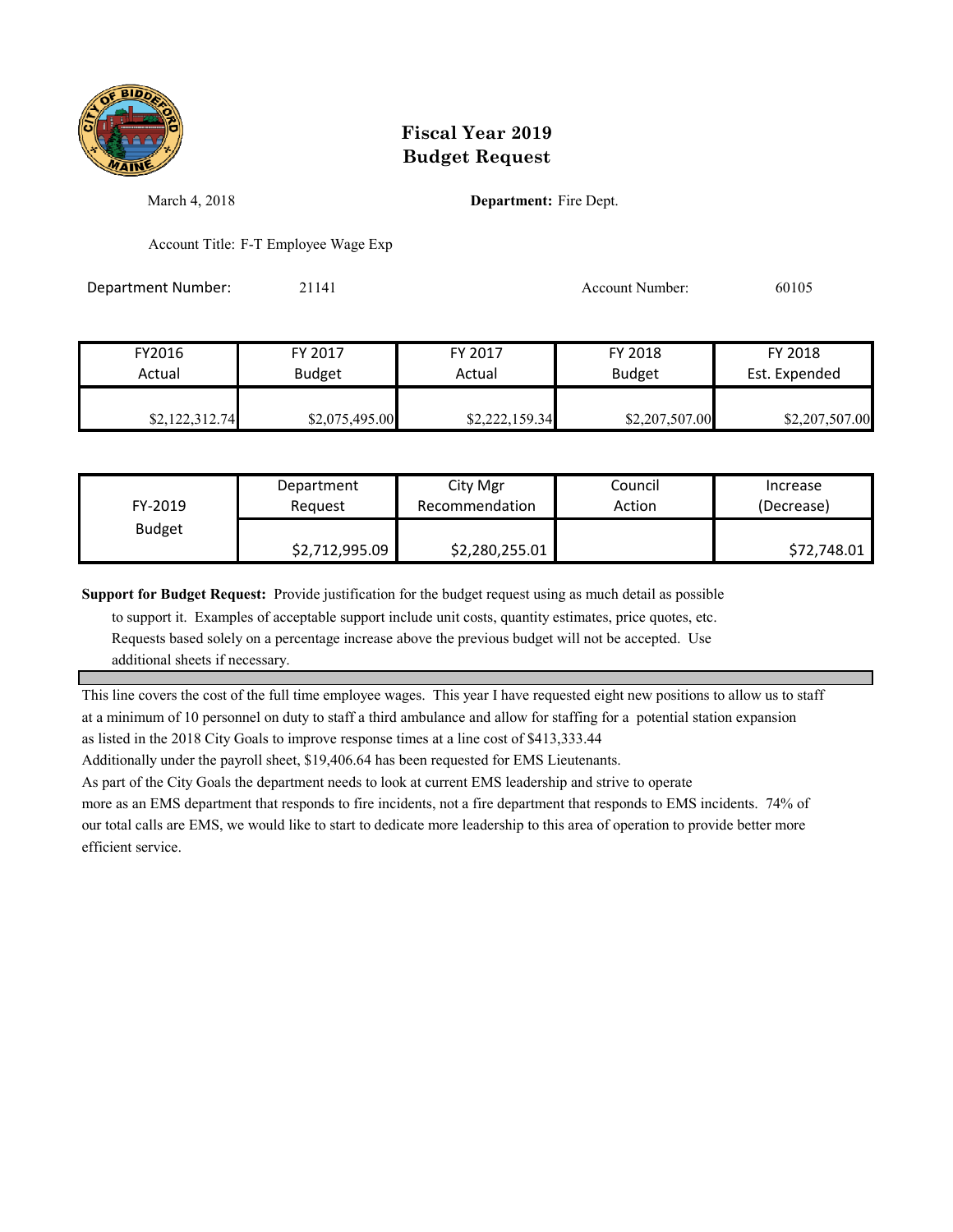

March 4, 2018 **Department:** Fire Dept.

Account Title: Temp/Seasonal Emp Wage Exp

Department Number: 21141 2009 20107 Account Number: 60107

| FY2016      | FY 2017       | FY 2017     | FY 2018       | FY 2018       |
|-------------|---------------|-------------|---------------|---------------|
| Actual      | <b>Budget</b> | Actual      | <b>Budget</b> | Est. Expended |
| \$41,059.88 | \$61,000.00   | \$45,167.68 | \$52,500.00   | \$52,000.00   |

| FY-2019       | Department  | City Mgr       | Council | Increase   |
|---------------|-------------|----------------|---------|------------|
|               | Reauest     | Recommendation | Action  | (Decrease) |
| <b>Budget</b> | \$65,460.00 | \$57,500.00    |         | \$5,000.00 |

**Support for Budget Request:** Provide justification for the budget request using as much detail as possible

 to support it. Examples of acceptable support include unit costs, quantity estimates, price quotes, etc. Requests based solely on a percentage increase above the previous budget will not be accepted. Use additional sheets if necessary.

This line covers the cost of the call force division wages including an annual stipend, monthly training and meetings, and desk boxes. It is difficult to get an exact number on this line, not knowing the number of larger incidents that we may have each year. I have increased the line to cover the cost of adding \$5.00 to the pay for each meeting and desk box at an estimated cost of \$4,160. I would also like to try to add two more call firefighters if we are able to find good candidates. I have increased the line by \$5,000 for this. Currently we have funding for 26 firefighters. I would like to try to increase this number to 30 over time.

Years ago we mainttained 35 call force mebers. It is becoming very difficult to find

people to join the call force. Additionally I would like to increase the amount of hours that our Chapline spend at the FD. Currently he spend four hours a week with the career force in addition to responding to incident that requir his assistance. We is there for peer support, counciling, and he works on project for the department such as diversity training, and department policies. This has been a very valuble program for our members and we would like to expand this project. \$2,600 has been added to the line to increase the chapline to two days a week with the career force I have also added \$1,200 to cover the cost of call out for the Chapline that are requested from both the PD and the FD on incidents such as cardiac arrest, overdoses, and other medical calls that family members need assistance when a patient dies or when first responders need support.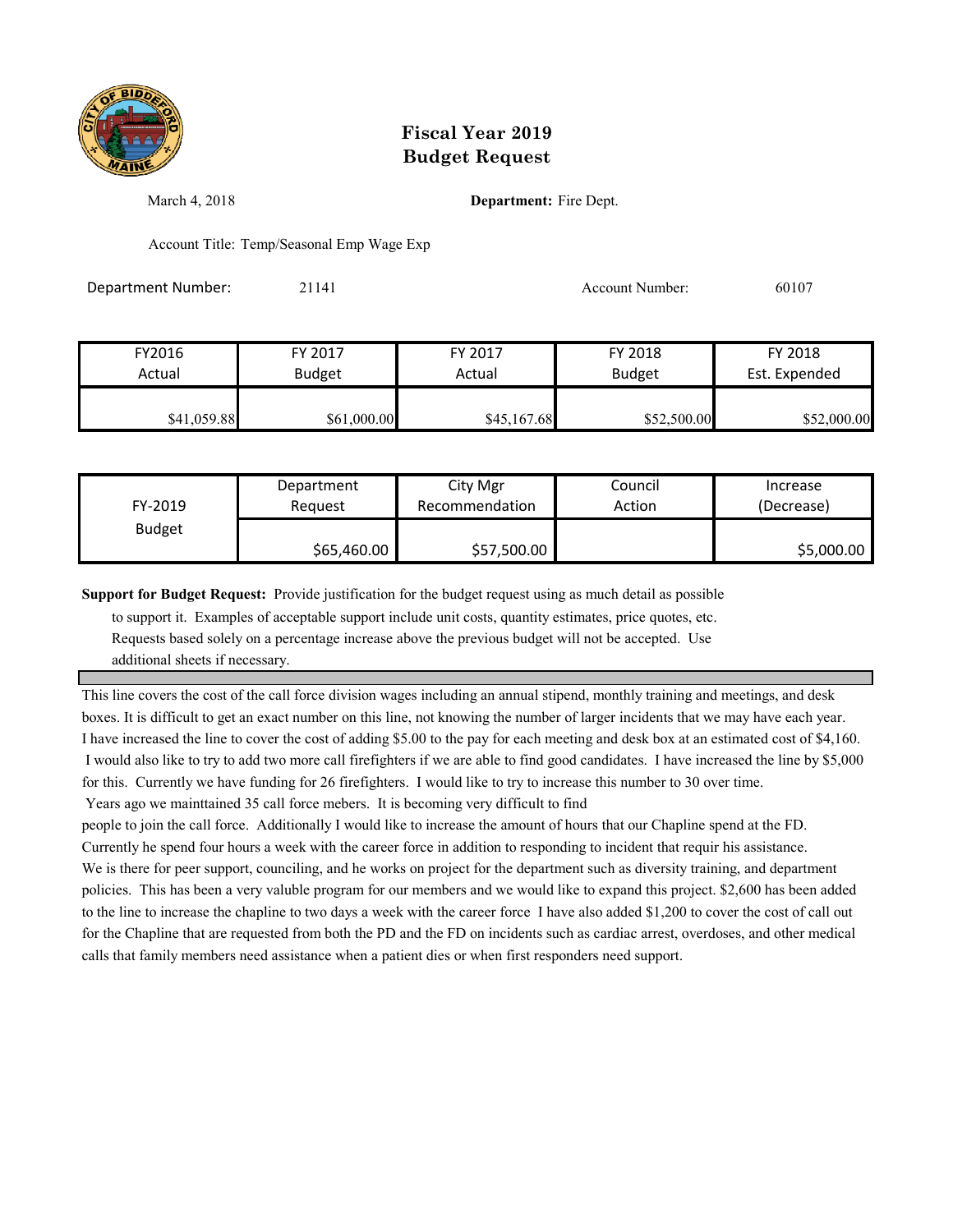

March 4, 2018 **Department:** Fire Dept.

Account Title: Overtime Wage Expense

Department Number: 21141 Account Number: 60111

FY2016 FY 2017 FY 2017 FY 2018 FY 2018 Actual Budget **Actual Budget** Est. Expended \$138,667.94 \$275,000.00 \$276,320.58 \$217,500.00 \$221,000.00

| FY-2019       | Department   | City Mgr       | Council | Increase   |
|---------------|--------------|----------------|---------|------------|
|               | Reauest      | Recommendation | Action  | (Decrease) |
| <b>Budget</b> | \$235,000.00 | \$225,000.00   |         | \$7,500.00 |

**Support for Budget Request:** Provide justification for the budget request using as much detail as possible

 to support it. Examples of acceptable support include unit costs, quantity estimates, price quotes, etc. Requests based solely on a percentage increase above the previous budget will not be accepted. Use additional sheets if necessary.

This line covers the cost of shift overtime that may be needed because of vacation or sick time coverage along with additional staff needed for major storm coverage and for staffing that is called in for working fires and major incidents. It also covers overtime needed for training classes and department instructors that can not be conducted while on duty. This line covers the cost of firefighter call backs. The line has been increased to allow for two hours of off duty training time per person every other month. It is very difficult to have on duty personnel have training while they are on duty. Many times personnel miss training because they are on calls. We currently have split training classes to try and not disturbed personnel that are in class, but more often than not we need to pull personnel from class to respond on emergency calls. We are requesting to try and start a program that would allow for dedicated time every other month to start to address the mandatory training topics, but would like to expand the program in future year to allow 2 hours every month like some of the other departments. This line has been set by finance at the 12.18%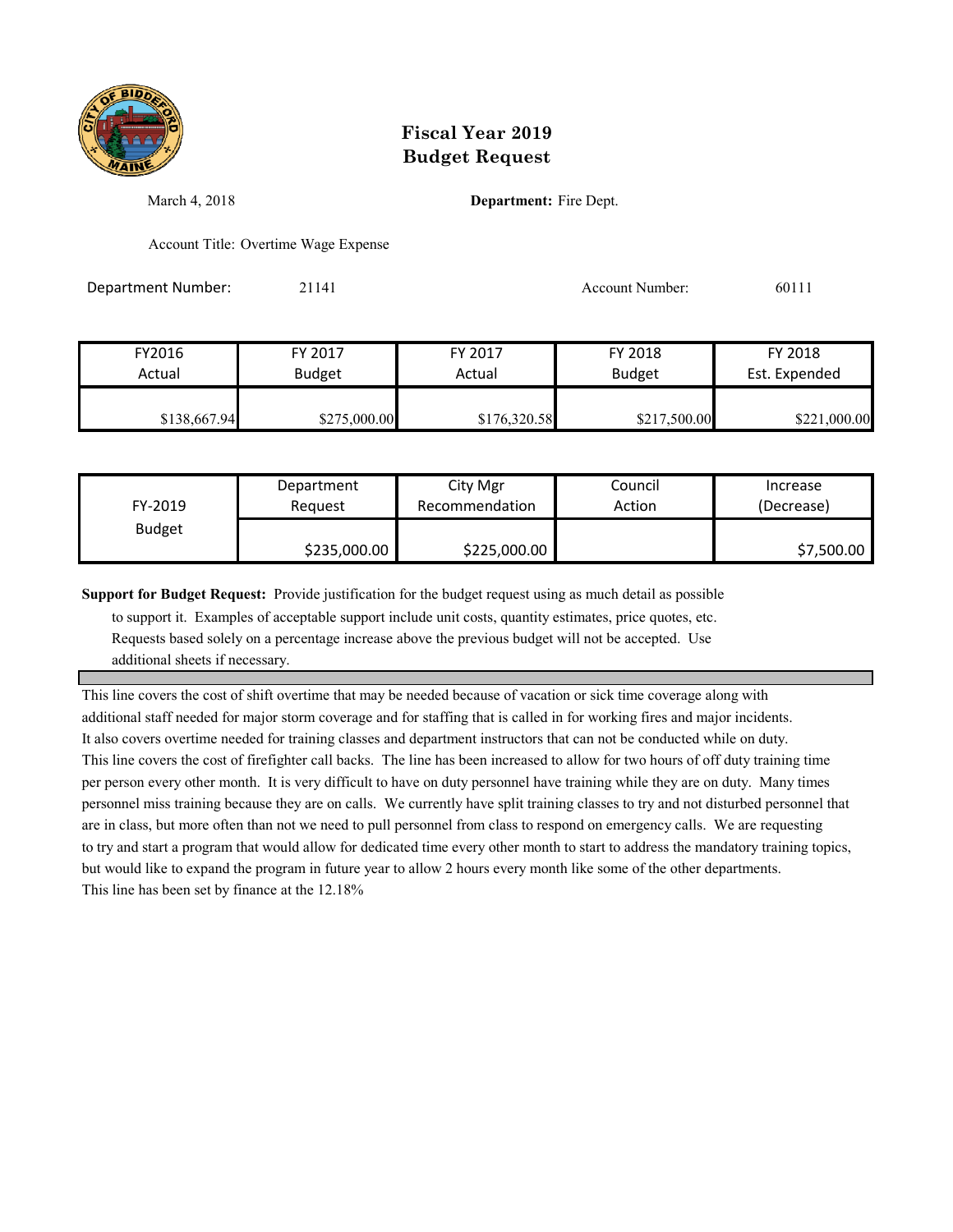

March 4, 2018 **Department:** Fire Dept.

Account Title: Extra Holiday Pay Exp

Department Number: 21141 Account Number: 60112

FY2016 FY 2017 FY 2017 FY 2018 FY 2018 Actual Budget **Actual Budget** Actual Budget Est. Expended \$0.00 \$130,627.00 \$40,638.36 \$75,000.00 \$58,000.00

| FY-2019       | Department  | City Mgr       | Council | Increase   |
|---------------|-------------|----------------|---------|------------|
|               | Reauest     | Recommendation | Action  | (Decrease) |
| <b>Budget</b> | \$85,510.02 | \$75,000.00    |         | S0.00 l    |

**Support for Budget Request:** Provide justification for the budget request using as much detail as possible

 to support it. Examples of acceptable support include unit costs, quantity estimates, price quotes, etc. Requests based solely on a percentage increase above the previous budget will not be accepted. Use additional sheets if necessary.

This line covers the cost of hoildays as listed in the barganing agreement and has been increased to reflect pay raises.

It has been increased to cover the cost of the new requested employees.

This number set by finace based of estimated holidays that may be ccashed in.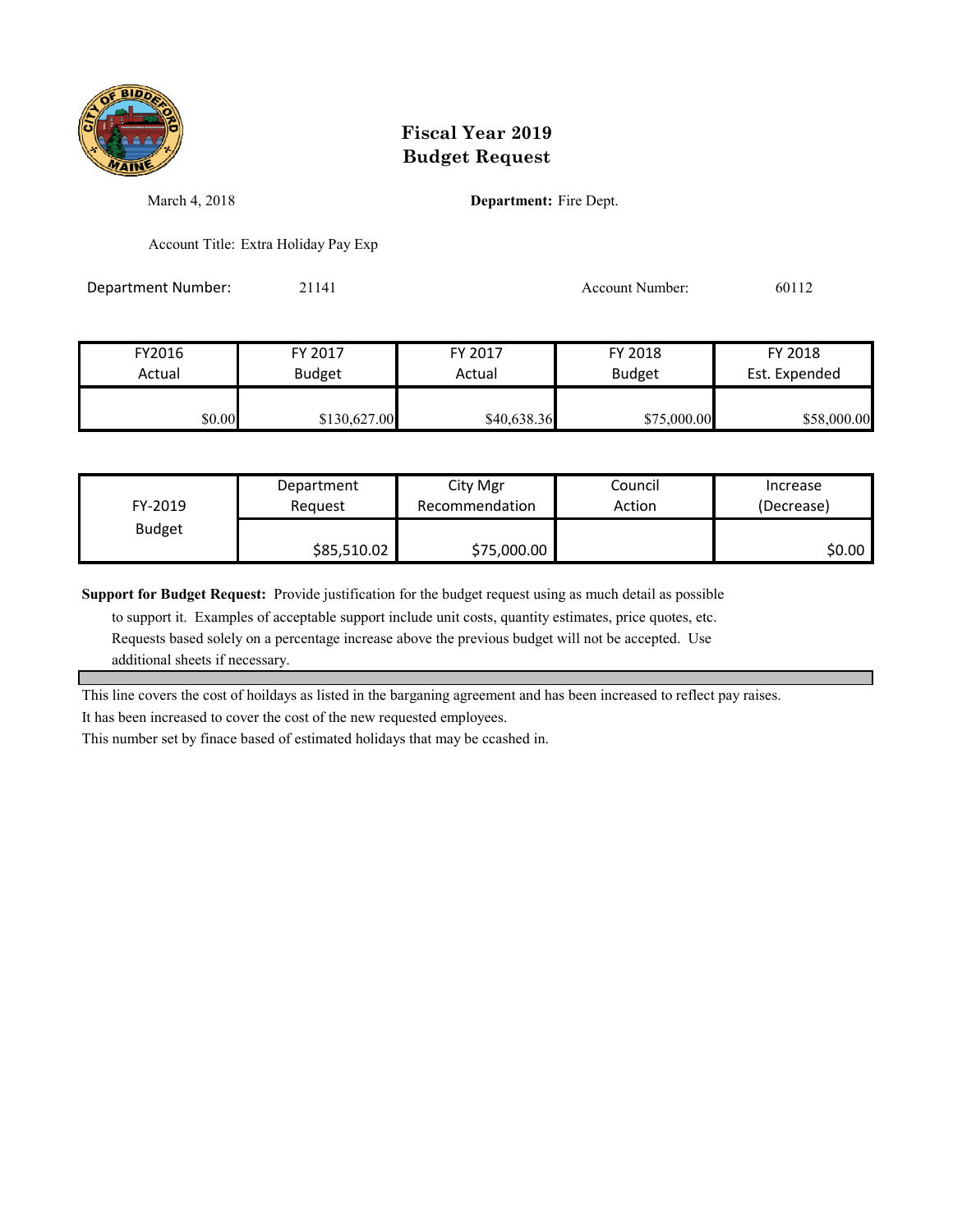

March 4, 2018 **Department:** Fire Dept.

Account Title: Clothing/Uniforms Expense

Department Number: 21141 20230 20230 Account Number: 60230

| FY2016      | FY 2017       | FY 2017     | FY 2018       | FY 2018       |
|-------------|---------------|-------------|---------------|---------------|
| Actual      | <b>Budget</b> | Actual      | <b>Budget</b> | Est. Expended |
|             |               |             |               |               |
| \$48,196.99 | \$45,000.00   | \$47,501.81 | \$62,500.00   | \$61,400.00   |

| FY-2019       | Department  | City Mgr       | Council | Increase   |
|---------------|-------------|----------------|---------|------------|
|               | Reauest     | Recommendation | Action  | (Decrease) |
| <b>Budget</b> | \$80,900.00 | \$62,500.00    |         | S0.00 I    |

**Support for Budget Request:** Provide justification for the budget request using as much detail as possible

 to support it. Examples of acceptable support include unit costs, quantity estimates, price quotes, etc. Requests based solely on a percentage increase above the previous budget will not be accepted. Use additional sheets if necessary.

\$25,800 of this line goes to clothing allowance for current career personnel as outlined in the current bargaining agreement.

\$4,800 of the increase request would go toward the clothing allowance for the new personnel requested and \$13,600

of the increase request would go for firefighting and PPE of the for the new personnel requested.

The remaining amount is used to replace and purchase gear and items used in firefighting and rescue operations such as hazmat suits, ice rescue suits, helmets, firefighting gear, patches, badges, and specialty rescue clothing.

| Original                           | 80,900.00   |
|------------------------------------|-------------|
| 8 New Positions clothing allowance | (4,800.00)  |
| 8 New Positions fire fighting gear | (13,600.00) |
|                                    | 62,500.00   |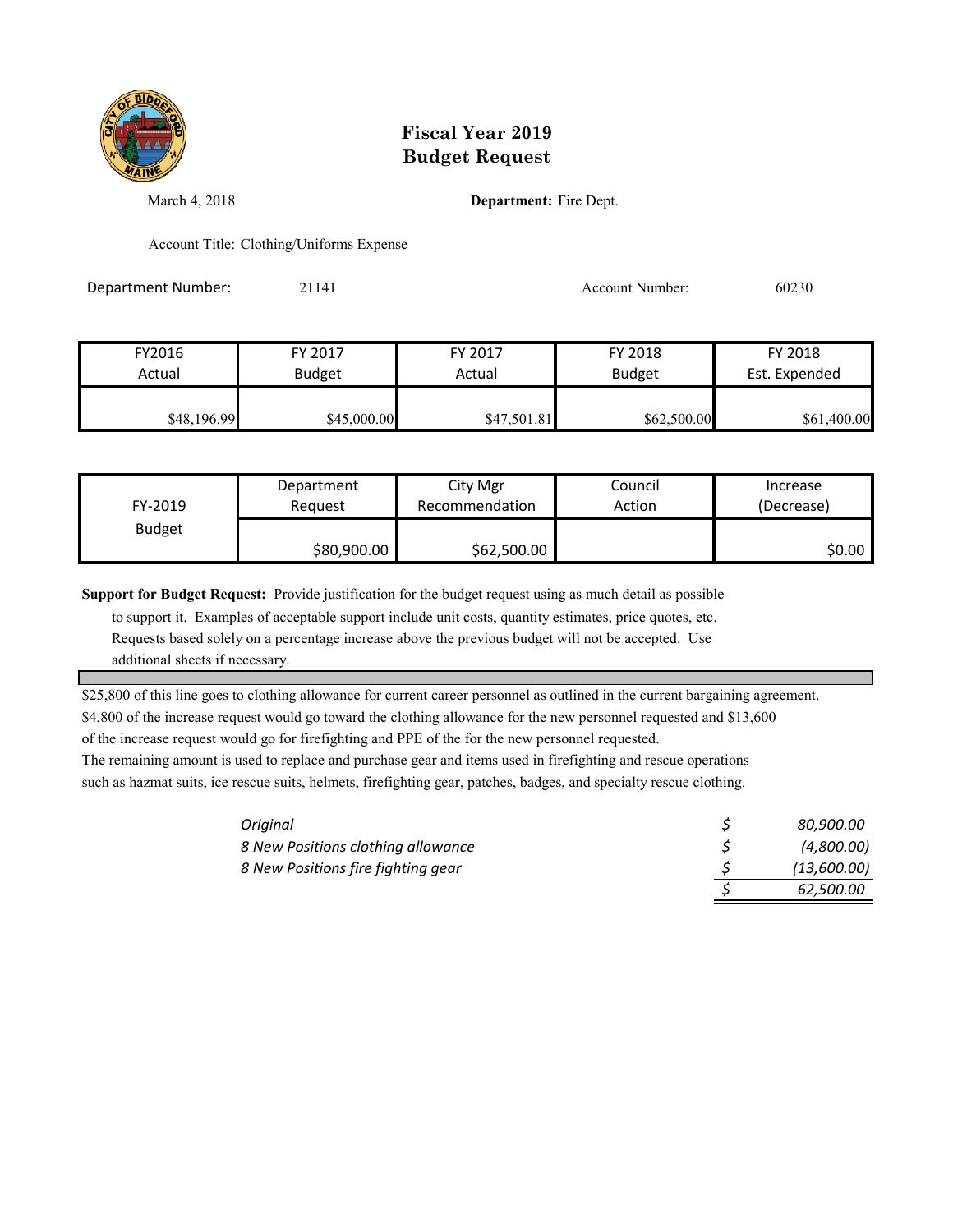

March 4, 2018 **Department:** Fire Dept.

Account Title: Conferences/Training Expense

Department Number: 21141 2003 20051 2006 20251

| FY2016      | FY 2017       | FY 2017     | FY 2018       | FY 2018       |
|-------------|---------------|-------------|---------------|---------------|
| Actual      | <b>Budget</b> | Actual      | <b>Budget</b> | Est. Expended |
| \$15,397.22 | \$15,000.00   | \$14,996.75 | \$17,500.00   | \$17,000.00   |

| FY-2019       | Department  | City Mgr       | Council | Increase   |
|---------------|-------------|----------------|---------|------------|
|               | Reauest     | Recommendation | Action  | (Decrease) |
| <b>Budget</b> | \$17,500.00 | \$17,500.00    |         | \$0.00     |

**Support for Budget Request:** Provide justification for the budget request using as much detail as possible

 to support it. Examples of acceptable support include unit costs, quantity estimates, price quotes, etc. Requests based solely on a percentage increase above the previous budget will not be accepted. Use additional sheets if necessary.

This line supports Firefighter I & II, specialty tech rescue team training, job related training and conferences, officer development , EMS training to include Pre-Hospital Trauma Life Support, Advanced Cardiac Life Support, Geriatric Emergency Medical Services, Advanced Medical Life Support, Pediatric Advanced Life Support as well as hazmat & extrication training. It covers the cost of books that may be required for classes and pays for seminars and workshops to include Maine Fire Chiefs, Maine Municipal Association, York County Chiefs Association, National Fire Academy, New England Chief Association Arson Investigations.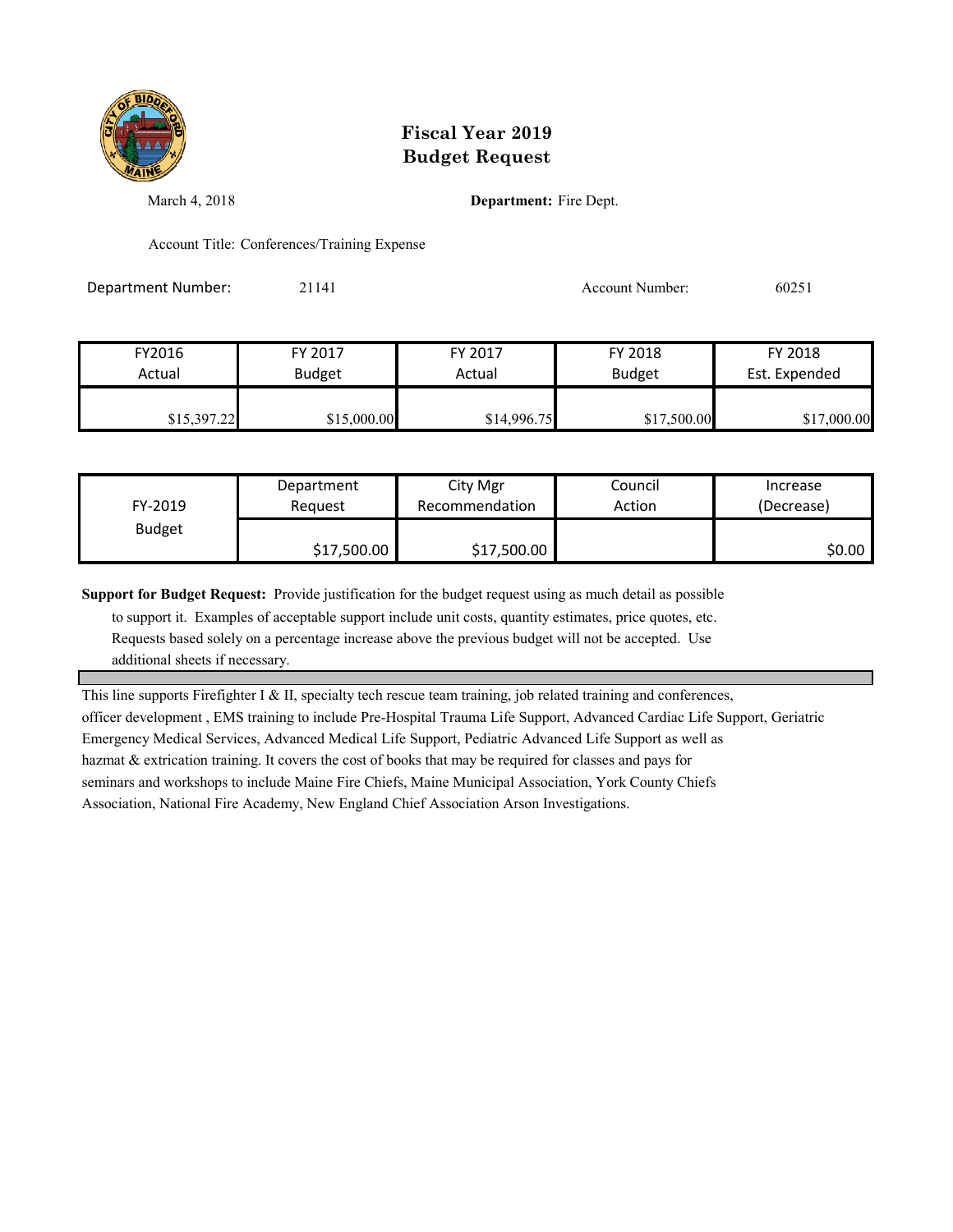

March 4, 2018 **Department:** Fire Dept.

Account Title: Travel/Mileage Expense

Department Number: 21141 Account Number: 60252

FY2016 FY 2017 FY 2017 FY 2018 FY 2018 Actual Budget **Actual Budget** Actual Budget Est. Expended \$378.00 \$100.00 \$100.00 \$0.00 \$500.00 \$500.00 \$300.00

| FY-2019       | Department | City Mgr       | Council | Increase   |
|---------------|------------|----------------|---------|------------|
|               | Reauest    | Recommendation | Action  | (Decrease) |
| <b>Budget</b> | \$500.00   | \$350.00       |         | (\$150.00) |

**Support for Budget Request:** Provide justification for the budget request using as much detail as possible

 to support it. Examples of acceptable support include unit costs, quantity estimates, price quotes, etc. Requests based solely on a percentage increase above the previous budget will not be accepted. Use additional sheets if necessary.

This line is used for any travel/mileage expenses.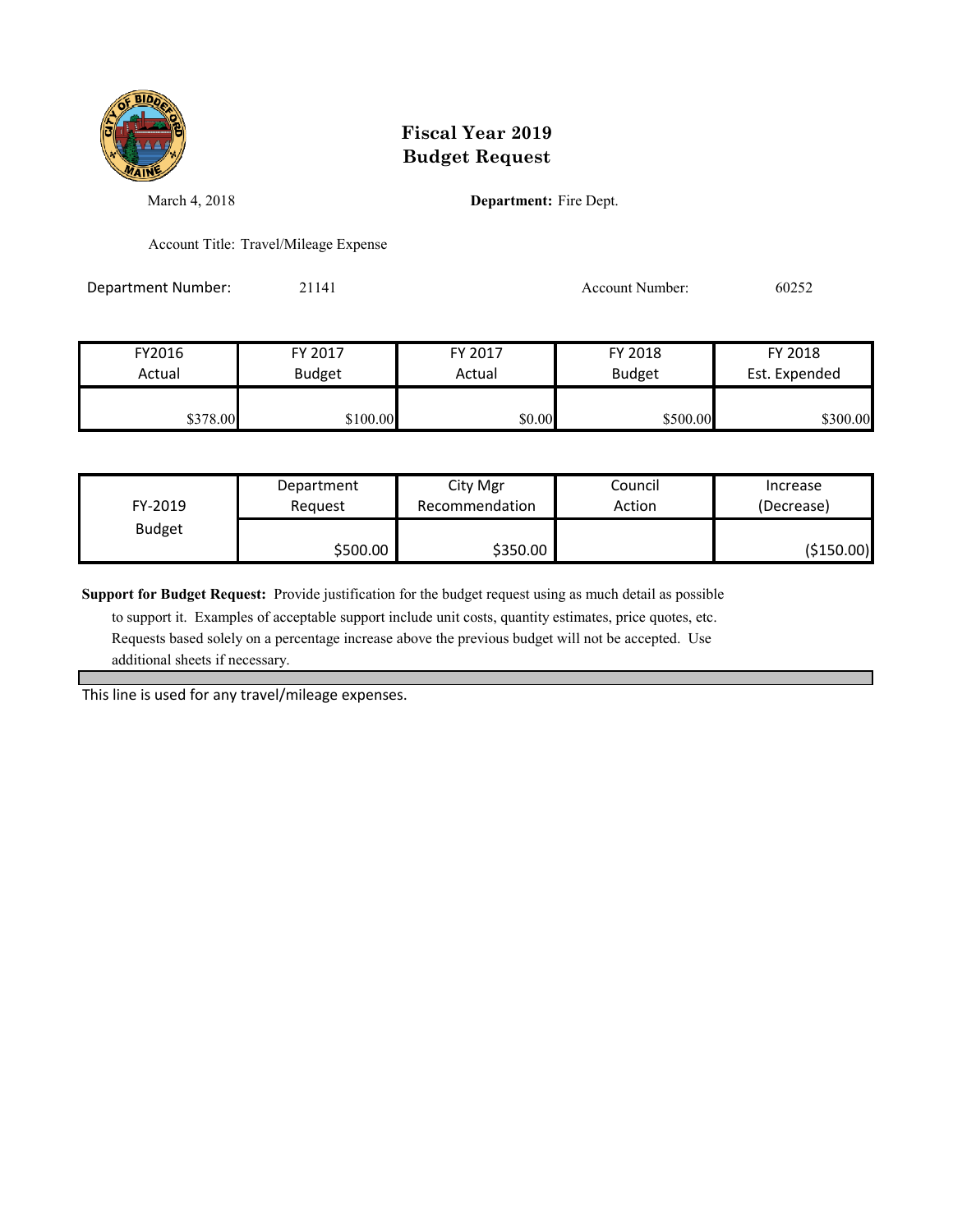

March 4, 2018 **Department:** Fire Dept.

Account Title: Food/Lodging Expense

Department Number: 21141 Account Number: 60253

FY2016 FY 2017 FY 2017 FY 2018 FY 2018 Actual Budget **Actual Budget** Actual Budget Est. Expended \$3,302.92 \$1,500.00 \$3,577.45 \$1,750.00 \$3,500.00

| FY-2019       | Department | City Mgr       | Council | Increase   |
|---------------|------------|----------------|---------|------------|
|               | Reauest    | Recommendation | Action  | (Decrease) |
| <b>Budget</b> | \$3,500.00 | \$1,750.00     |         | \$0.00 l   |

**Support for Budget Request:** Provide justification for the budget request using as much detail as possible

 to support it. Examples of acceptable support include unit costs, quantity estimates, price quotes, etc. Requests based solely on a percentage increase above the previous budget will not be accepted. Use additional sheets if necessary.

This line is used for special events, but is primarily used to feed crews from the FD PD Dispatch and Public Works working storms and natural disaster events. Food is prepared and served at the FD by FD personnel.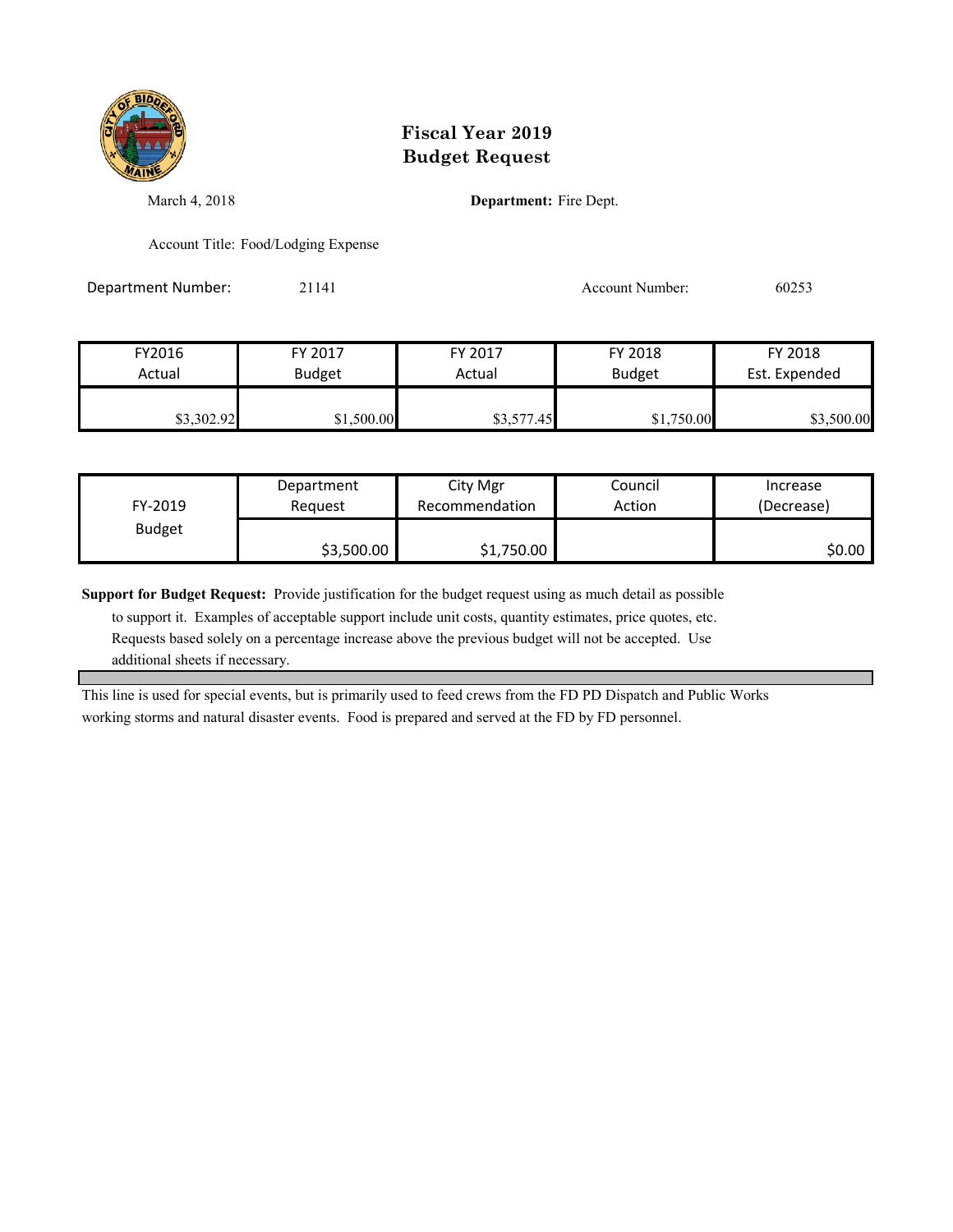

March 4, 2018 **Department:** Fire Dept.

Account Title: Dues/Memberships Expense

Department Number: 21141 Account Number: 60256

| FY2016     | FY 2017       | FY 2017    | FY 2018       | FY 2018       |
|------------|---------------|------------|---------------|---------------|
| Actual     | <b>Budget</b> | Actual     | <b>Budget</b> | Est. Expended |
|            |               |            |               |               |
| \$3,221.75 | \$3,400.00    | \$3,259.00 | \$3,400.00    | \$3,224.00    |

| FY-2019       | Department | City Mgr       | Council | Increase   |
|---------------|------------|----------------|---------|------------|
|               | Reauest    | Recommendation | Action  | (Decrease) |
| <b>Budget</b> | \$3,400.00 | \$3,400.00     |         | \$0.00∣    |

**Support for Budget Request:** Provide justification for the budget request using as much detail as possible

 to support it. Examples of acceptable support include unit costs, quantity estimates, price quotes, etc. Requests based solely on a percentage increase above the previous budget will not be accepted. Use additional sheets if necessary.

This line pays for membership & dues to include International Association of Fire Chiefs, Fire Chiefs Magazine, Fire Engineering Publication, Maine Fire Chiefs Association, National Fire Protection Codes Manuals, York County Fire Investigators, Maine EMS, Fire Service Instructors, & NFPA.

|                                 | <b>FY2018</b> |
|---------------------------------|---------------|
| Assoc of Fire Chiefs            | \$523.00      |
| Fire Engineering Subscription   | \$50.00       |
| NFPA Codes                      | \$1,350.00    |
| NFPA dues for Chief             | \$175.00      |
| Maine Fire Chiefs Assoc         | \$276.00      |
| Society of Fire Instr.          | \$125.00      |
| F.D. Safety Officers Assoc.     | \$85.00       |
| Fire Chiefs of Mass             | \$95.00       |
| Maine Assoc of Arson Inves.     | \$200.00      |
| York County Chief's Assoc       | \$75.00       |
| Internt'l Assoc of Arson Inves. | \$200.00      |
| Nat'l EMT Assoc.                | \$40.00       |
| <b>Fire House Magazine</b>      | \$30.00       |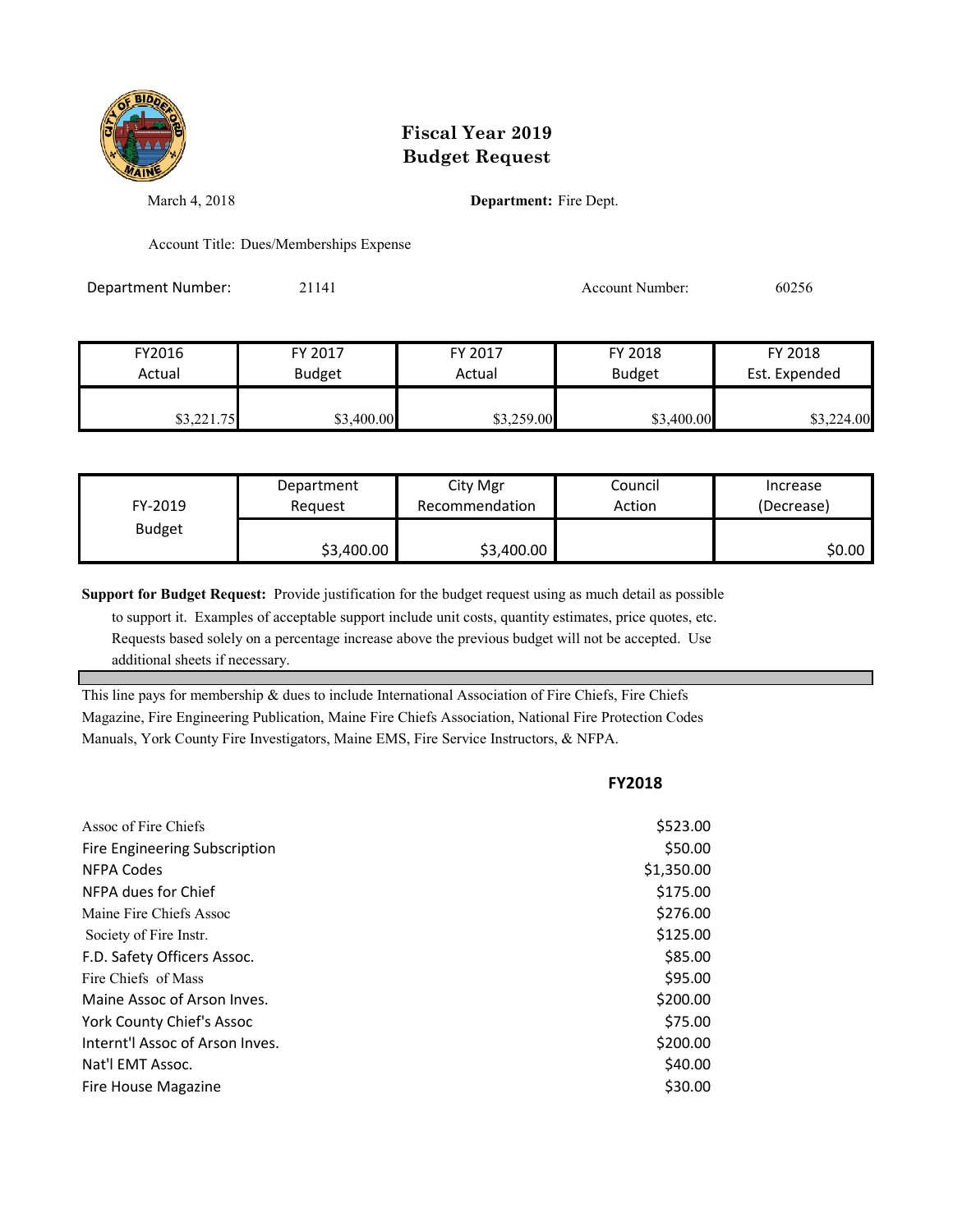

March 4, 2018 **Department:** Fire Dept.

Account Title: Hiring Costs/EE Testing Exp

Department Number: 21141 21141 Account Number: 60258

| FY2016     | FY 2017       | FY 2017    | FY 2018       | FY 2018       |
|------------|---------------|------------|---------------|---------------|
| Actual     | <b>Budget</b> | Actual     | <b>Budget</b> | Est. Expended |
| \$7,483.65 | \$6,000.00    | \$4,934.10 | \$6,000.00    | \$6,100.00    |

| FY-2019       | Department | City Mgr       | Council | Increase   |
|---------------|------------|----------------|---------|------------|
|               | Reauest    | Recommendation | Action  | (Decrease) |
| <b>Budget</b> | \$9,500.00 | \$6,000.00     |         | S0.00 I    |

**Support for Budget Request:** Provide justification for the budget request using as much detail as possible

 to support it. Examples of acceptable support include unit costs, quantity estimates, price quotes, etc. Requests based solely on a percentage increase above the previous budget will not be accepted. Use additional sheets if necessary.

This line covers the cost of physicals for all new employees as well as yearly SCBA respiratory

evaluations, testing and follow ups as required by federal law.

The increase is to cover the cost of the new personnel request.

| Original amount |  | 9,500.00   |
|-----------------|--|------------|
| 8 new positions |  | (3,500.00) |
|                 |  | 6,000.00   |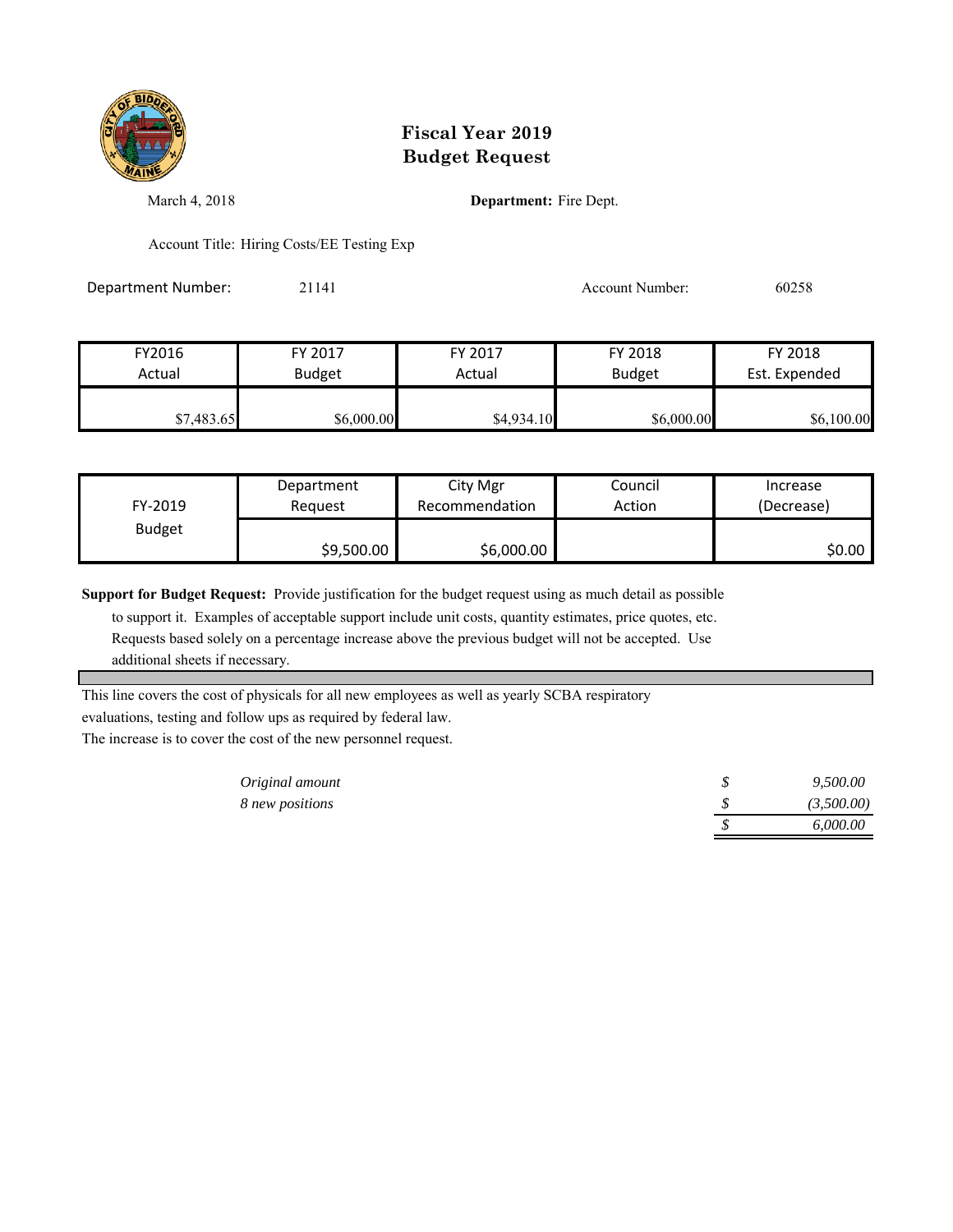

March 4, 2018 **Department:** Fire Dept.

Account Title: Service Contracts Expense

| Department Number: | 21141         |             | Account Number: |               |
|--------------------|---------------|-------------|-----------------|---------------|
|                    |               |             |                 |               |
| FY2016             | FY 2017       | FY 2017     | FY 2018         | FY 2018       |
| Actual             | <b>Budget</b> | Actual      | <b>Budget</b>   | Est. Expended |
| \$14,314.60        | \$17,500.00   | \$16,718.37 | \$23,000.00     | \$25,176.50   |

| FY-2019       | Department  | City Mgr       | Council | Increase   |
|---------------|-------------|----------------|---------|------------|
|               | Reauest     | Recommendation | Action  | (Decrease) |
| <b>Budget</b> | \$26,000.00 | \$26,000.00    |         | \$3,000.00 |

**FY2018**

**Support for Budget Request:** Provide justification for the budget request using as much detail as possible

 to support it. Examples of acceptable support include unit costs, quantity estimates, price quotes, etc. Requests based solely on a percentage increase above the previous budget will not be accepted. Use

additional sheets if necessary.

This line covers cardiac monitor maintenance contracts, IMC contracts, State EMS software AED contracts

Image Trend Software, SCBA annual flow testing, EMS stretcher and stair chair contracts, breathing air

quality testing, sprinkler and fire alarm testing, annual gear inspections, annual fire ladder testing,

extrication equipment testing, and fire extinguisher training maintenance.

This increase reflects annual rate increases for the service contracts.

|                                                      | <b>FYZUIS</b> |
|------------------------------------------------------|---------------|
| Maine State Security                                 | \$700.00      |
| Treasurer State of Me (licenses)                     | \$10.00       |
| <b>Eastern Fire</b>                                  | \$304.50      |
| Northeast Emergency (Air Pack Test)                  | \$3,533.50    |
| Tritech Software (IMC)                               | \$1,940.00    |
| Fully Involved (Data Trac)                           | \$1,100.00    |
| Linwood Davis (fire ext inspections)                 | \$950.00      |
| Saco F.D. (fire ext. yearly maint.)                  | \$931.00      |
| <b>Minuteman Security</b>                            | \$300.00      |
| Industrial Protection(hydrotest scba's)(every 5 yrs) |               |
| Air Tech(air quality testing)                        | \$375.00      |
| CLIA Lab (med waiver for labs)                       | \$150.00      |
| Stryker (stretcher maint. Cont.)                     | \$2,827.50    |
| Emergency Svs(I am responding contract)              | \$800.00      |
| Maine EMS (EMS Svs lic.)                             | \$280.00      |
| Annual SCBA mask test                                | \$1,000.00    |
| New England Ladder(ground ladder testing)            | \$1,310.00    |
| <b>Image Trend</b>                                   | \$225.00      |
| Atlantic Partners (took place of So Me EMS)          | \$2,500.00    |
| <b>Hose Testing</b>                                  | \$3,000.00    |
| Cardiac Monitor/AED servicing                        | \$1,140.00    |
| Annaul apparatus pump testing                        | \$600.00      |
| Fire Safe Equipment Kitchen hood inspection          | \$150.00      |
| Kitchen Tech                                         | \$300         |
| Bed bug inspections                                  | \$750.00      |
|                                                      | \$25,176.50   |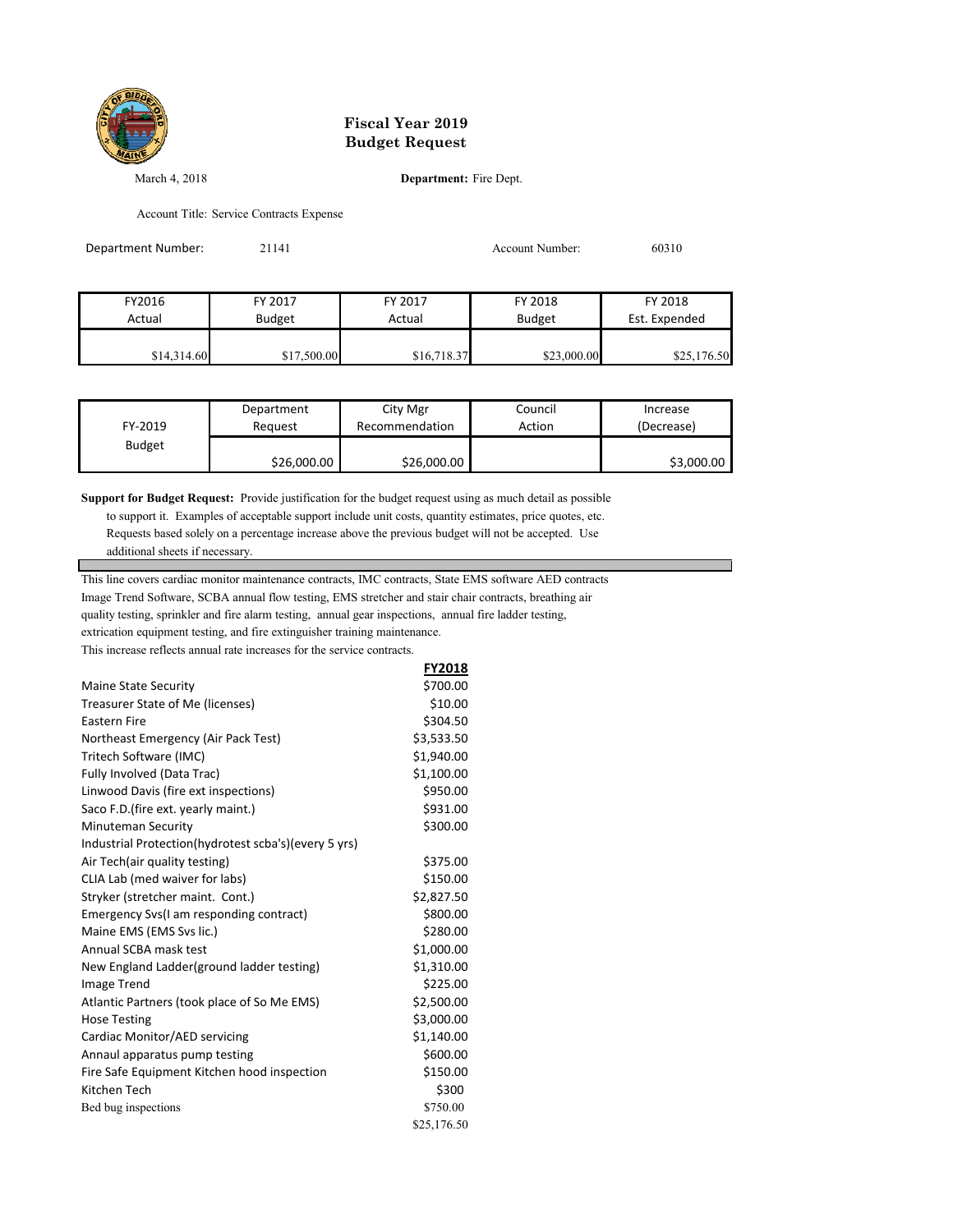

March 4, 2018 **Department:** Fire Dept.

Account Title: Postage/Shipping Expense

Department Number: 21141 21141 Account Number: 60325

| FY2016   | FY 2017       | FY 2017  | FY 2018       | FY 2018       |
|----------|---------------|----------|---------------|---------------|
| Actual   | <b>Budget</b> | Actual   | <b>Budget</b> | Est. Expended |
| \$258.60 | \$600.00      | \$197.40 | \$0.00        | \$275.00      |

| FY-2019       | Department | City Mgr       | Council | Increase   |
|---------------|------------|----------------|---------|------------|
|               | Reauest    | Recommendation | Action  | (Decrease) |
| <b>Budget</b> | \$300.00   | \$300.00       |         | \$300.00   |

**Support for Budget Request:** Provide justification for the budget request using as much detail as possible

 to support it. Examples of acceptable support include unit costs, quantity estimates, price quotes, etc. Requests based solely on a percentage increase above the previous budget will not be accepted. Use additional sheets if necessary.

This line is used for department postage.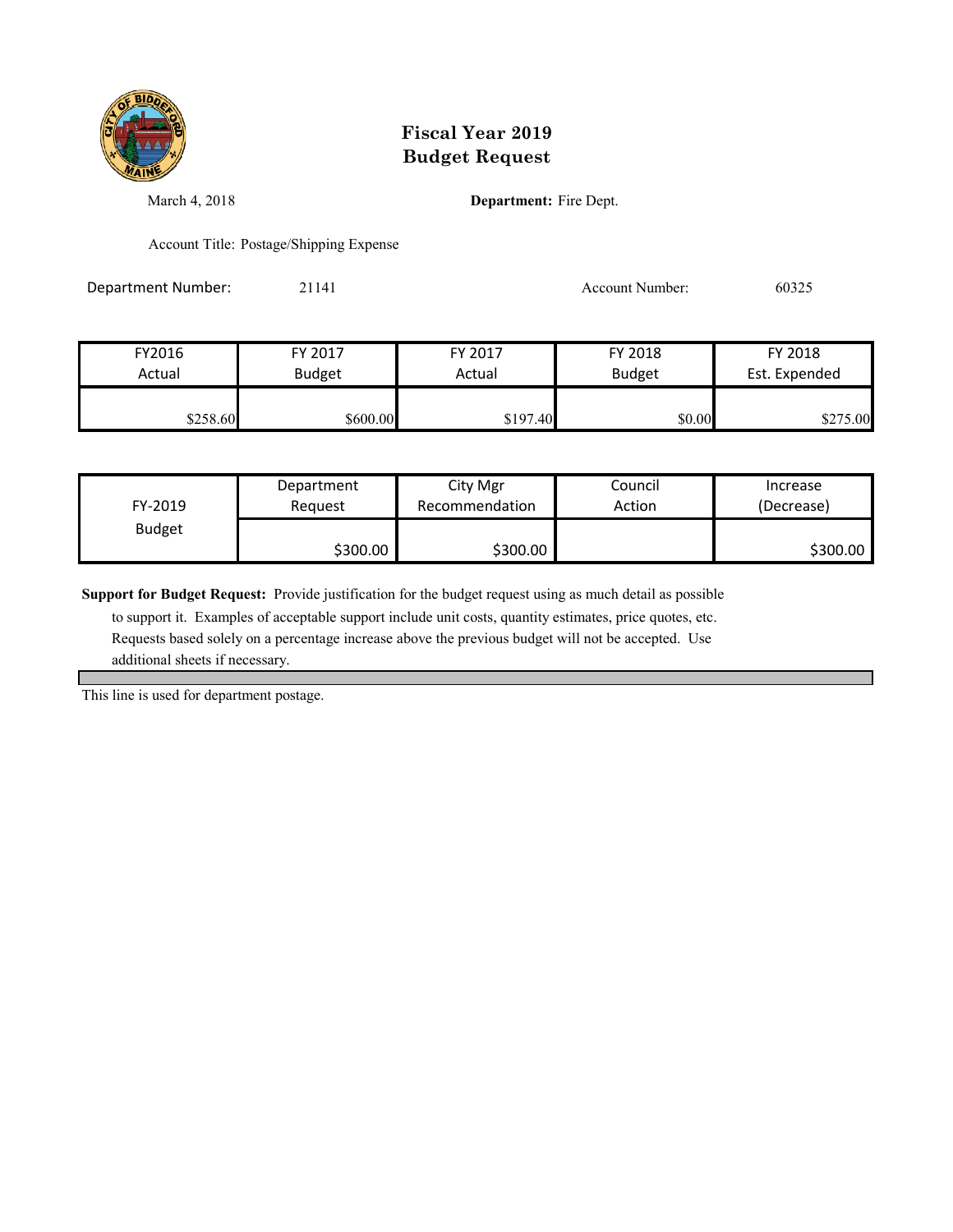

March 4, 2018 **Department:** Fire Dept.

Account Title: Electricity Expense

Department Number: 21141 21141 Account Number: 60400

| FY2016      | FY 2017       | FY 2017     | FY 2018       | FY 2018       |
|-------------|---------------|-------------|---------------|---------------|
| Actual      | <b>Budget</b> | Actual      | <b>Budget</b> | Est. Expended |
| \$20,109.51 | \$18,750.00   | \$22,501.05 | \$22,000.00   | \$26,137.00   |

| FY-2019       | Department  | City Mgr       | Council | Increase   |
|---------------|-------------|----------------|---------|------------|
|               | Reauest     | Recommendation | Action  | (Decrease) |
| <b>Budget</b> | \$26,000.00 | \$25,000.00    |         | \$3,000.00 |

**Support for Budget Request:** Provide justification for the budget request using as much detail as possible

 to support it. Examples of acceptable support include unit costs, quantity estimates, price quotes, etc. Requests based solely on a percentage increase above the previous budget will not be accepted. Use additional sheets if necessary.

This line covers Central Station electrical costs.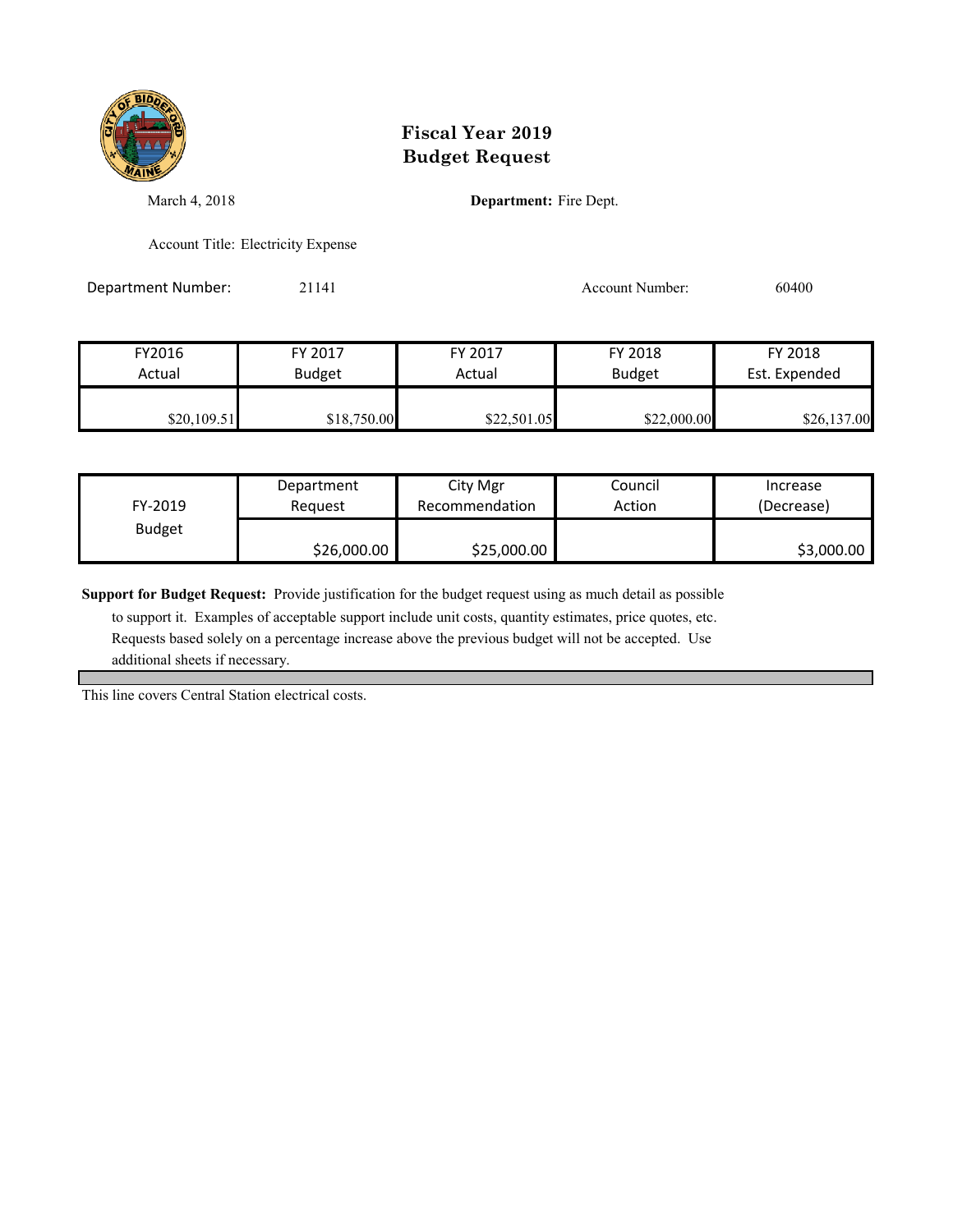

March 4, 2018 **Department:** Fire Dept.

Account Title: Water Expense

Department Number: 21141 Account Number: 60401

| FY2016     | FY 2017       | FY 2017    | FY 2018       | FY 2018       |
|------------|---------------|------------|---------------|---------------|
| Actual     | <b>Budget</b> | Actual     | <b>Budget</b> | Est. Expended |
| \$1,704.71 | \$1,400.00    | \$1,495.81 | \$1,900.00    | \$1,525.00    |

| FY-2019       | Department | City Mgr       | Council | Increase    |
|---------------|------------|----------------|---------|-------------|
|               | Reauest    | Recommendation | Action  | (Decrease)  |
| <b>Budget</b> | \$1,900.00 | \$1,800.00     |         | ( \$100.00) |

**Support for Budget Request:** Provide justification for the budget request using as much detail as possible

 to support it. Examples of acceptable support include unit costs, quantity estimates, price quotes, etc. Requests based solely on a percentage increase above the previous budget will not be accepted. Use additional sheets if necessary.

This line covers the cost of the domestic water for the Central Station, the lines has been increased to cover the cost of the flower watering project for downtown. The water truck for this project fills up at the FD three times daily. This year there will be a \$6.61 rate increase per month.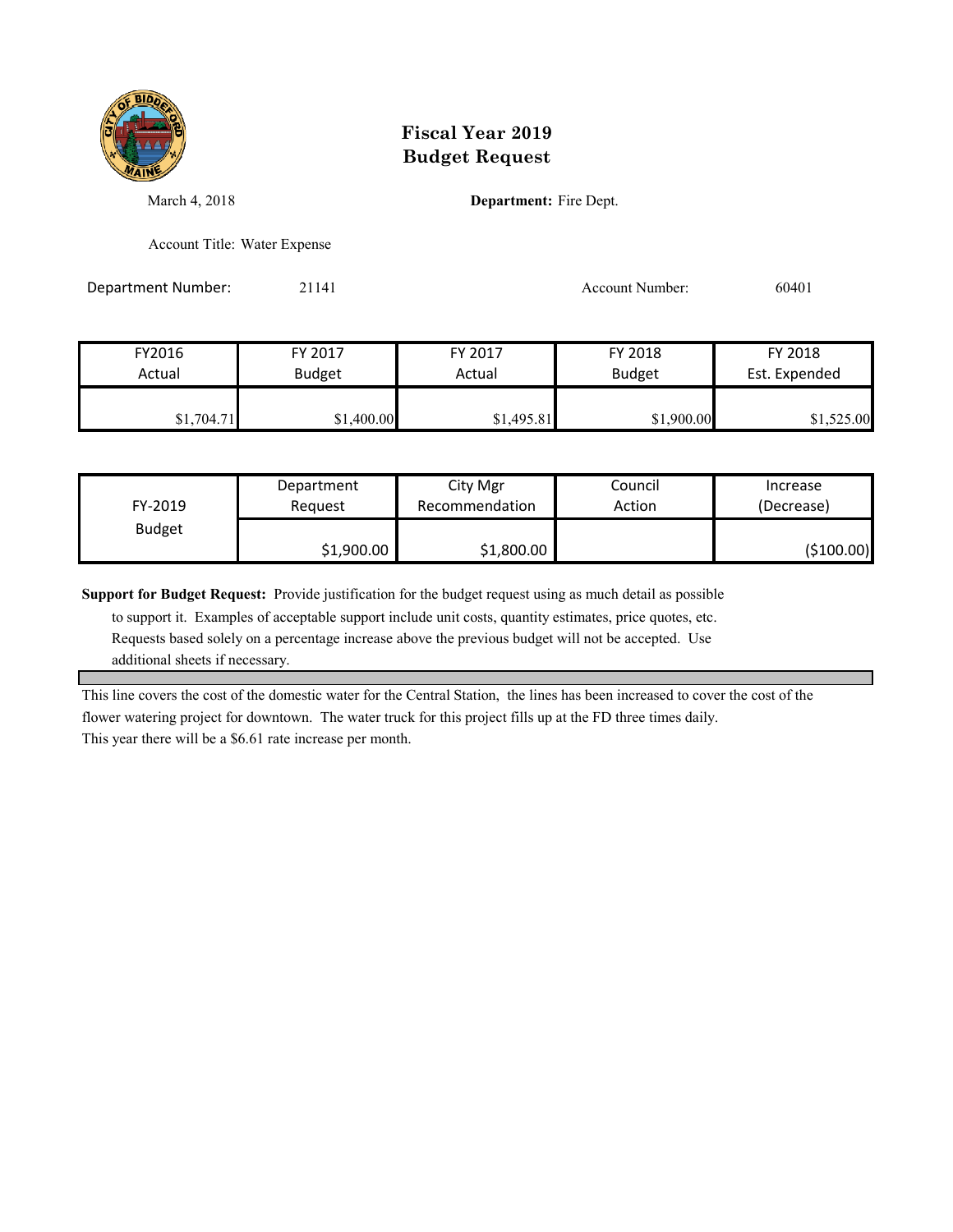

March 4, 2018 **Department:** Fire Dept.

Account Title: Phone/Celular/Paging Exp

Department Number: 21141 Account Number: 60402

| FY2016      | FY 2017       | FY 2017     | FY 2018       | FY 2018       |
|-------------|---------------|-------------|---------------|---------------|
| Actual      | <b>Budget</b> | Actual      | <b>Budget</b> | Est. Expended |
| \$11,202.37 | \$11,000.00   | \$10,362.67 | \$11,500.00   | \$11,365.00   |

| FY-2019       | Department  | City Mgr       | Council | Increase   |
|---------------|-------------|----------------|---------|------------|
|               | Reauest     | Recommendation | Action  | (Decrease) |
| <b>Budget</b> | \$11,500.00 | \$11,500.00    |         | \$0.00     |

**Support for Budget Request:** Provide justification for the budget request using as much detail as possible

 to support it. Examples of acceptable support include unit costs, quantity estimates, price quotes, etc. Requests based solely on a percentage increase above the previous budget will not be accepted. Use additional sheets if necessary.

The line covers cell phone and computer data plans for Command Chiefs and the emergency apparatus.

ll apparatus have date terminal that receive call information and information on things like hydrant sprinkler connections, building information, cross streets, hazmat, and other related information.

This line has been raised to cover the cost of additional apparatus data terminals.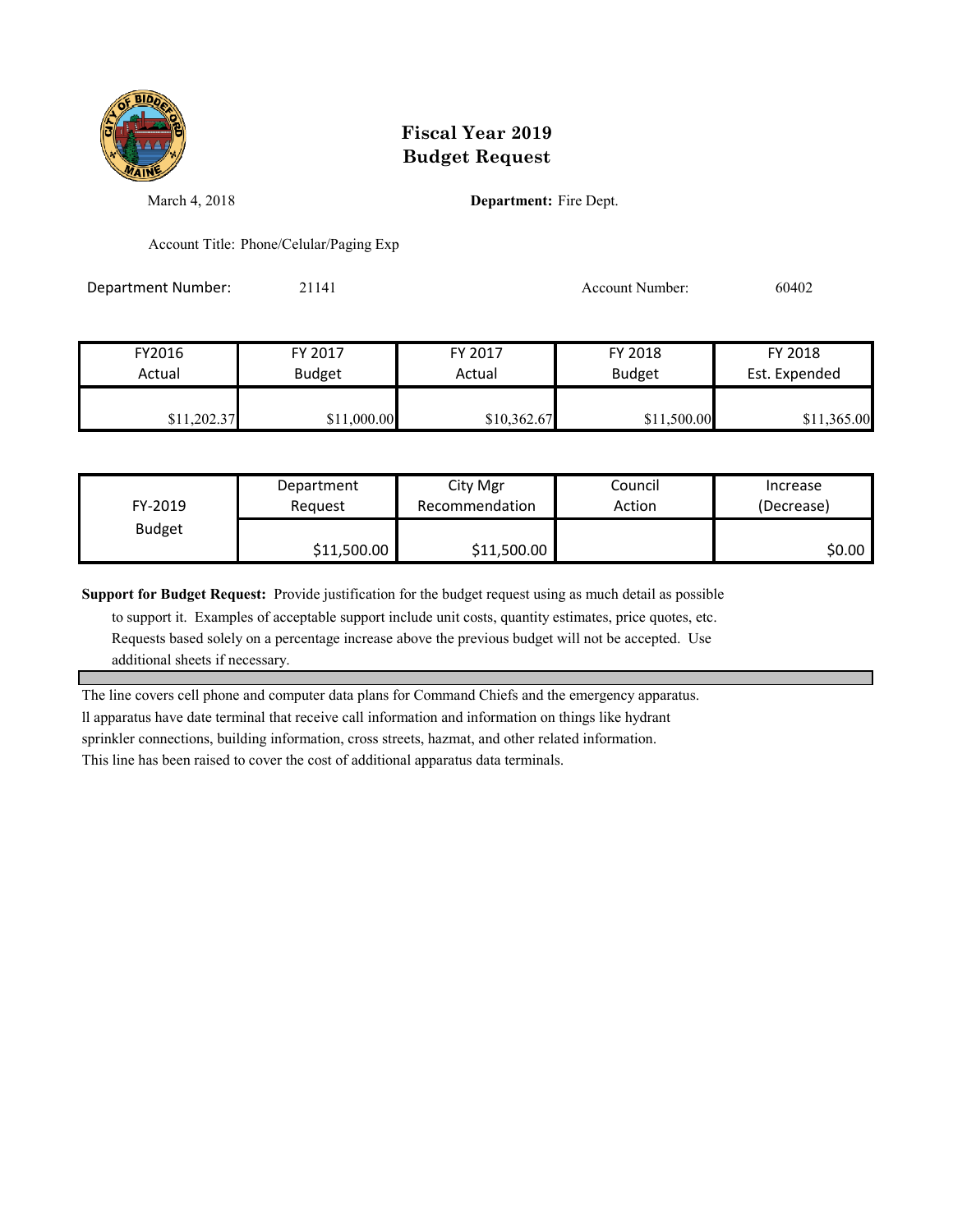

March 4, 2018 **Department:** Fire Dept.

Account Title: Sewer User Fee Expense

Department Number: 21141 21141 Account Number: 60404

| FY2016     | FY 2017       | FY 2017    | FY 2018       | FY 2018       |
|------------|---------------|------------|---------------|---------------|
| Actual     | <b>Budget</b> | Actual     | <b>Budget</b> | Est. Expended |
| \$4,453.85 | \$2,000.00    | \$3,240.95 | \$4,500.00    | \$4,116.00    |

| FY-2019       | Department | City Mgr       | Council | Increase    |
|---------------|------------|----------------|---------|-------------|
|               | Reauest    | Recommendation | Action  | (Decrease)  |
| <b>Budget</b> | \$4,500.00 | \$4,400.00     |         | ( \$100.00) |

**Support for Budget Request:** Provide justification for the budget request using as much detail as possible

 to support it. Examples of acceptable support include unit costs, quantity estimates, price quotes, etc. Requests based solely on a percentage increase above the previous budget will not be accepted. Use additional sheets if necessary.

This line covers the cost of the sewer user fee for Central Station.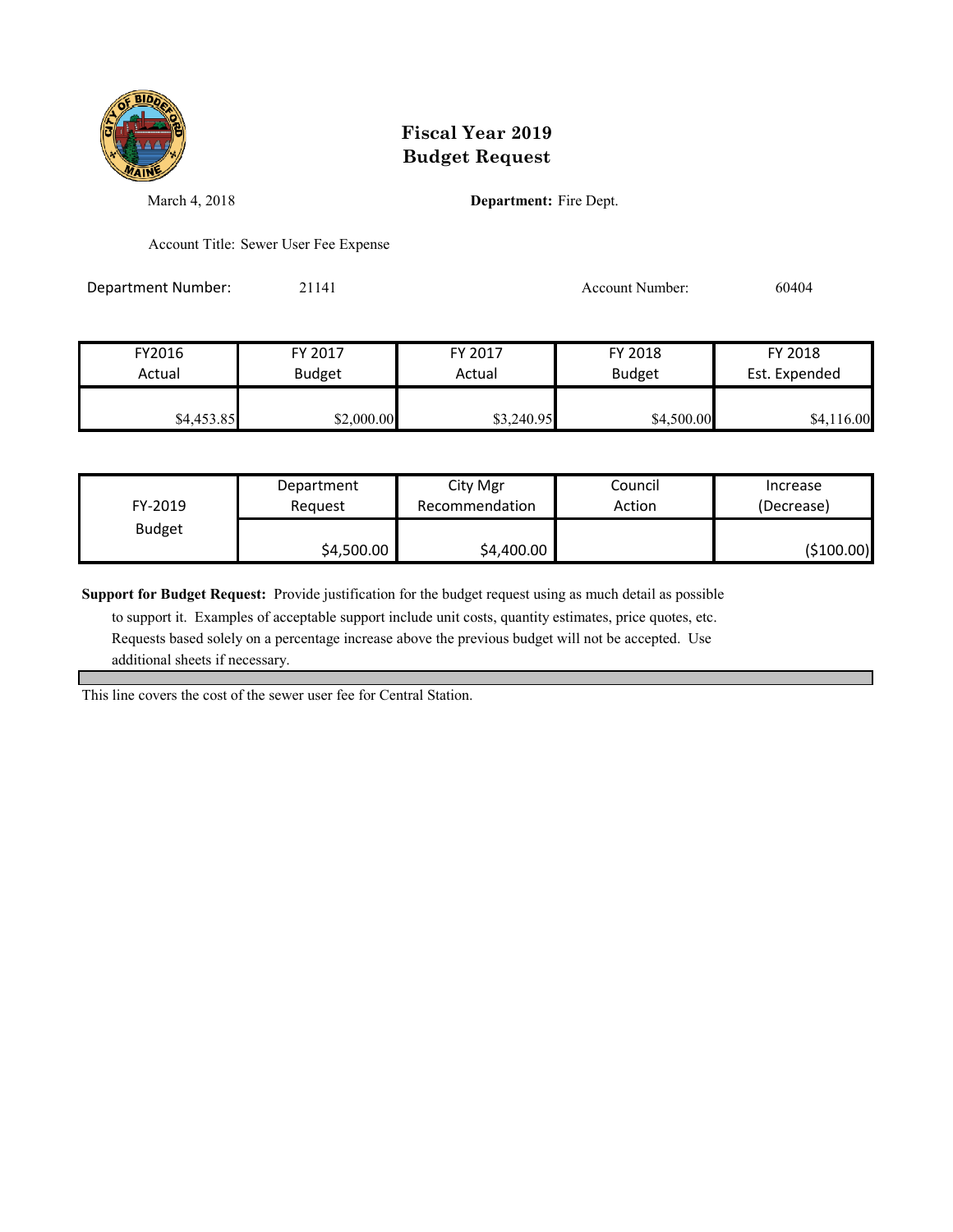

March 4, 2018 **Department:** Fire Dept.

Account Title: Heating Fuel Expense

Department Number: 21141 21141 Account Number: 60405

| FY2016      | FY 2017       | FY 2017     | FY 2018       | FY 2018       |
|-------------|---------------|-------------|---------------|---------------|
| Actual      | <b>Budget</b> | Actual      | <b>Budget</b> | Est. Expended |
| \$15,855.30 | \$16,000.00   | \$15,709.09 | \$16,000.00   | \$16,700.00   |

| FY-2019       | Department  | City Mgr       | Council | Increase   |
|---------------|-------------|----------------|---------|------------|
|               | Reauest     | Recommendation | Action  | (Decrease) |
| <b>Budget</b> | \$18,000.00 | \$17,500.00    |         | \$1,500.00 |

**Support for Budget Request:** Provide justification for the budget request using as much detail as possible

 to support it. Examples of acceptable support include unit costs, quantity estimates, price quotes, etc. Requests based solely on a percentage increase above the previous budget will not be accepted. Use additional sheets if necessary.

This line covers the cost of natural gas for the heating system for Central Station.

The line has been increased because of a 7% Unitil increase that was provided from Mr. Radding.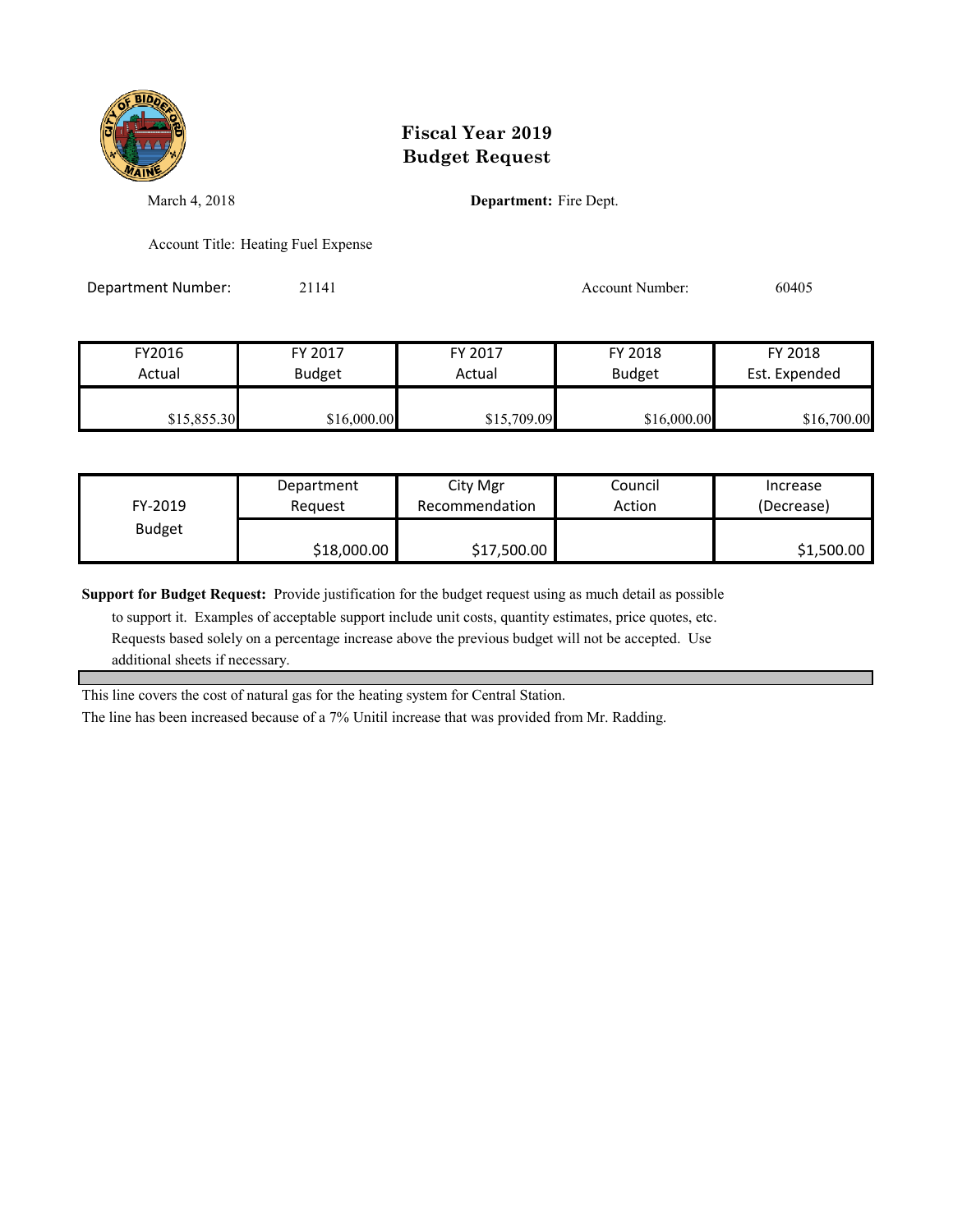

March 4, 2018 **Department:** Fire Dept.

Account Title: Diesel Fuel Expense

Department Number: 21141 21141 Account Number: 60410

| FY2016      | FY 2017       | FY 2017     | FY 2018       | FY 2018       |
|-------------|---------------|-------------|---------------|---------------|
| Actual      | <b>Budget</b> | Actual      | <b>Budget</b> | Est. Expended |
| \$34,392.54 | \$25,476.00   | \$25,212.97 | \$26,910.00   | \$26,660.00   |

| FY-2019       | Department  | City Mgr       | Council | Increase   |
|---------------|-------------|----------------|---------|------------|
|               | Reauest     | Recommendation | Action  | (Decrease) |
| <b>Budget</b> | \$31,020.00 | \$29,000.00    |         | \$2,090.00 |

**Support for Budget Request:** Provide justification for the budget request using as much detail as possible

 to support it. Examples of acceptable support include unit costs, quantity estimates, price quotes, etc. Requests based solely on a percentage increase above the previous budget will not be accepted. Use additional sheets if necessary.

This line covers the cost of disel Fuel for the Apparatus.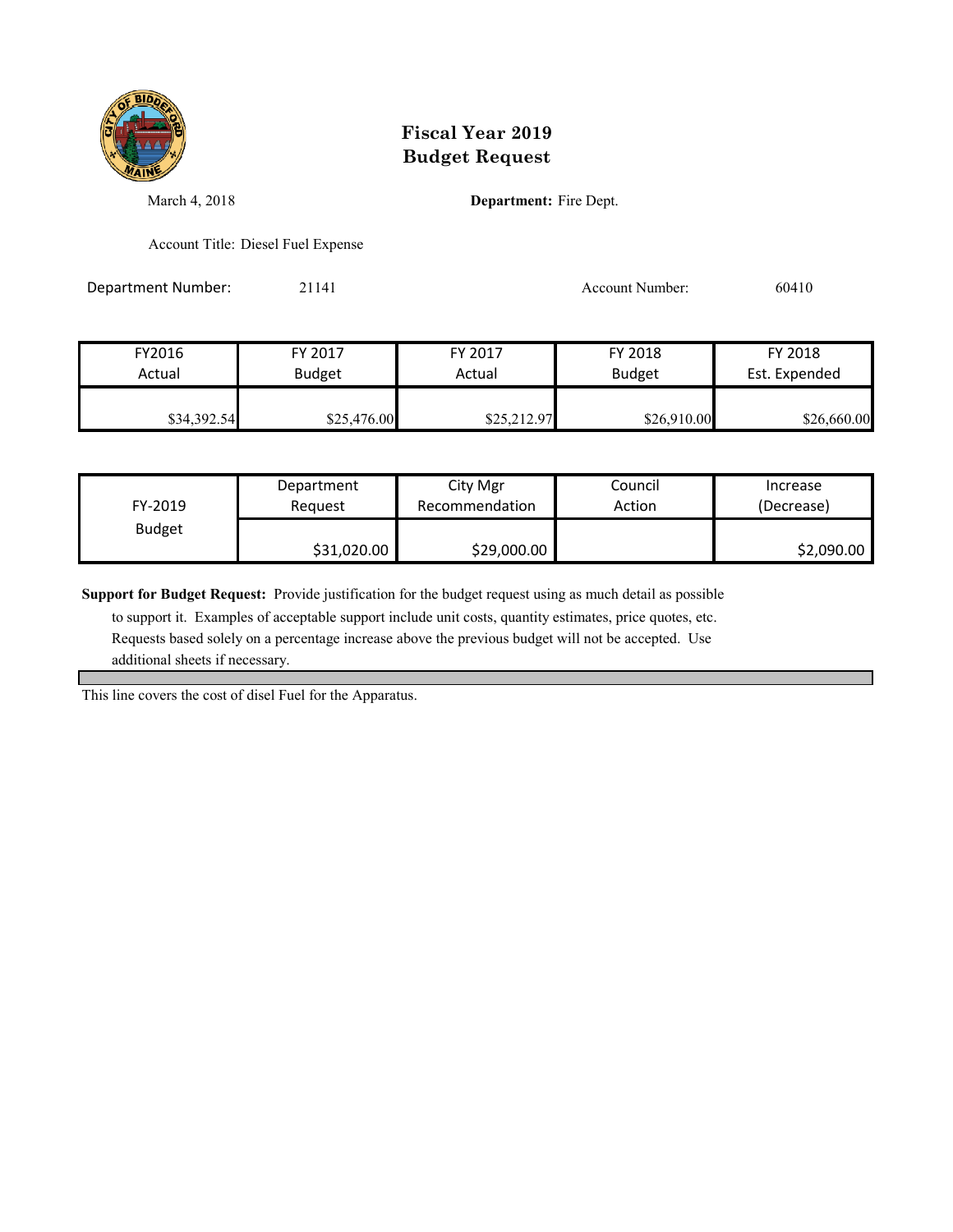

March 4, 2018 **Department:** Fire Dept.

Account Title: Gasoline Expense

Department Number: 21141 Account Number: 60411

FY2016 FY 2017 FY 2017 FY 2018 FY 2018 Actual Budget **Actual Budget** Actual Budget Est. Expended \$6,701.87 \$4,344.00 \$4,593.84 \$4,462.00 \$4,225.00

| FY-2019       | Department | City Mgr       | Council | Increase   |
|---------------|------------|----------------|---------|------------|
|               | Reauest    | Recommendation | Action  | (Decrease) |
| <b>Budget</b> | \$4,920.00 | \$4,700.00     |         | \$238.00   |

**Support for Budget Request:** Provide justification for the budget request using as much detail as possible

 to support it. Examples of acceptable support include unit costs, quantity estimates, price quotes, etc. Requests based solely on a percentage increase above the previous budget will not be accepted. Use additional sheets if necessary.

This line cover the cost for the gasoline for FD vehicles.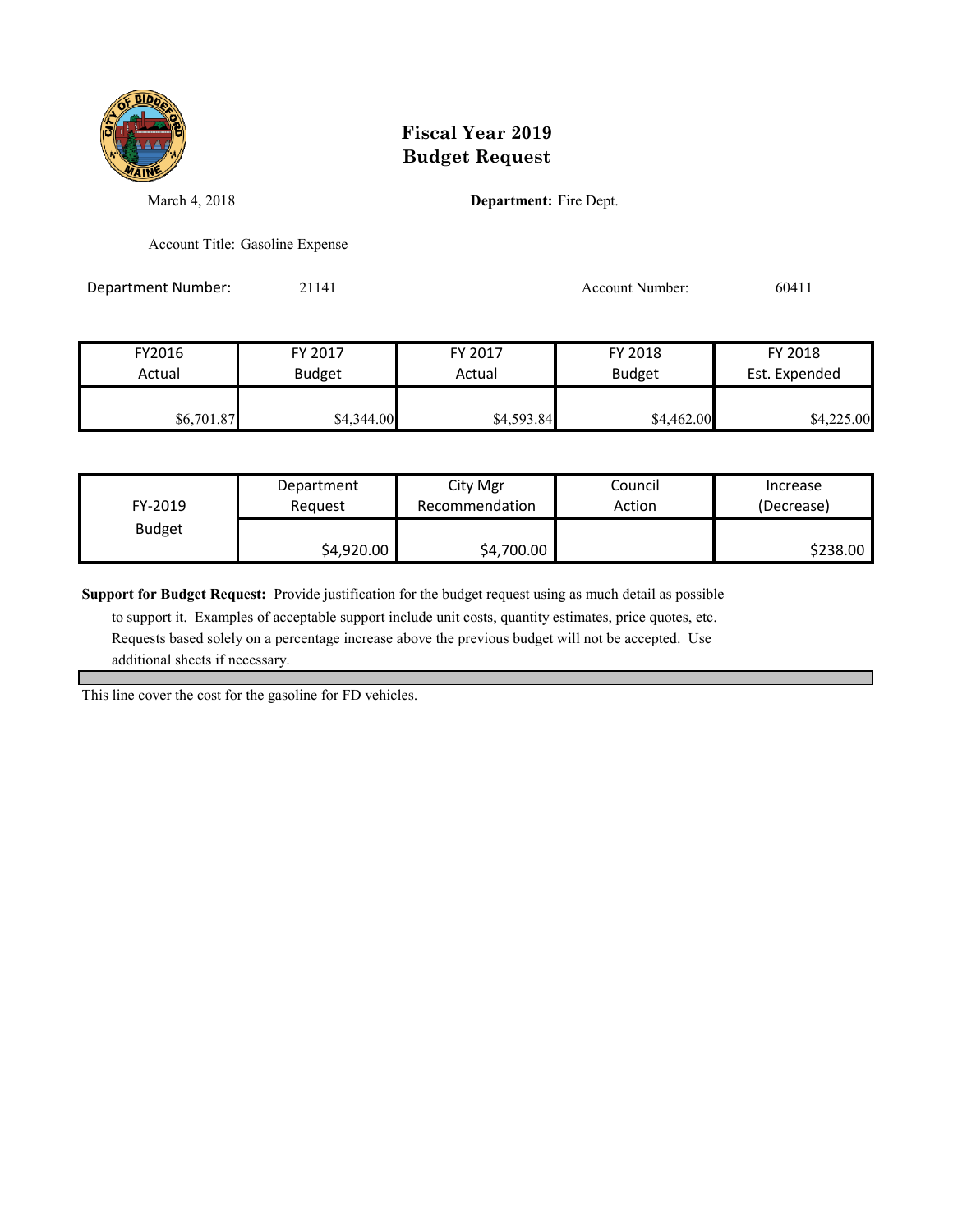

March 4, 2018 **Department:** Fire Dept.

Account Title: Building Repair/Maint Exp

Department Number: 21141 Account Number: 60450

| FY2016      | FY 2017       | FY 2017     | FY 2018       | FY 2018       |
|-------------|---------------|-------------|---------------|---------------|
| Actual      | <b>Budget</b> | Actual      | <b>Budget</b> | Est. Expended |
|             |               |             |               |               |
| \$30,551.67 | \$27,500.00   | \$33,655.85 | \$35,000.00   | \$34,300.00   |

| FY-2019       | Department  | City Mgr       | Council | Increase   |
|---------------|-------------|----------------|---------|------------|
|               | Reauest     | Recommendation | Action  | (Decrease) |
| <b>Budget</b> | \$35,000.00 | \$35,000.00    |         | S0.00 I    |

**Support for Budget Request:** Provide justification for the budget request using as much detail as possible

 to support it. Examples of acceptable support include unit costs, quantity estimates, price quotes, etc. Requests based solely on a percentage increase above the previous budget will not be accepted. Use additional sheets if necessary.

This line covers grounds and building maintenance, supplies, paint and repair. Maintenance of the boiler

and AC system, fire department monument, museum, and apparatus floor cleaner.

In addition we have many projects that need attention including lot fence repairs, exhaust system repairs for the connections to the fire apparatus, multiple electrical repairs, garage door opener replacements, security system continuations, and holiday decorations.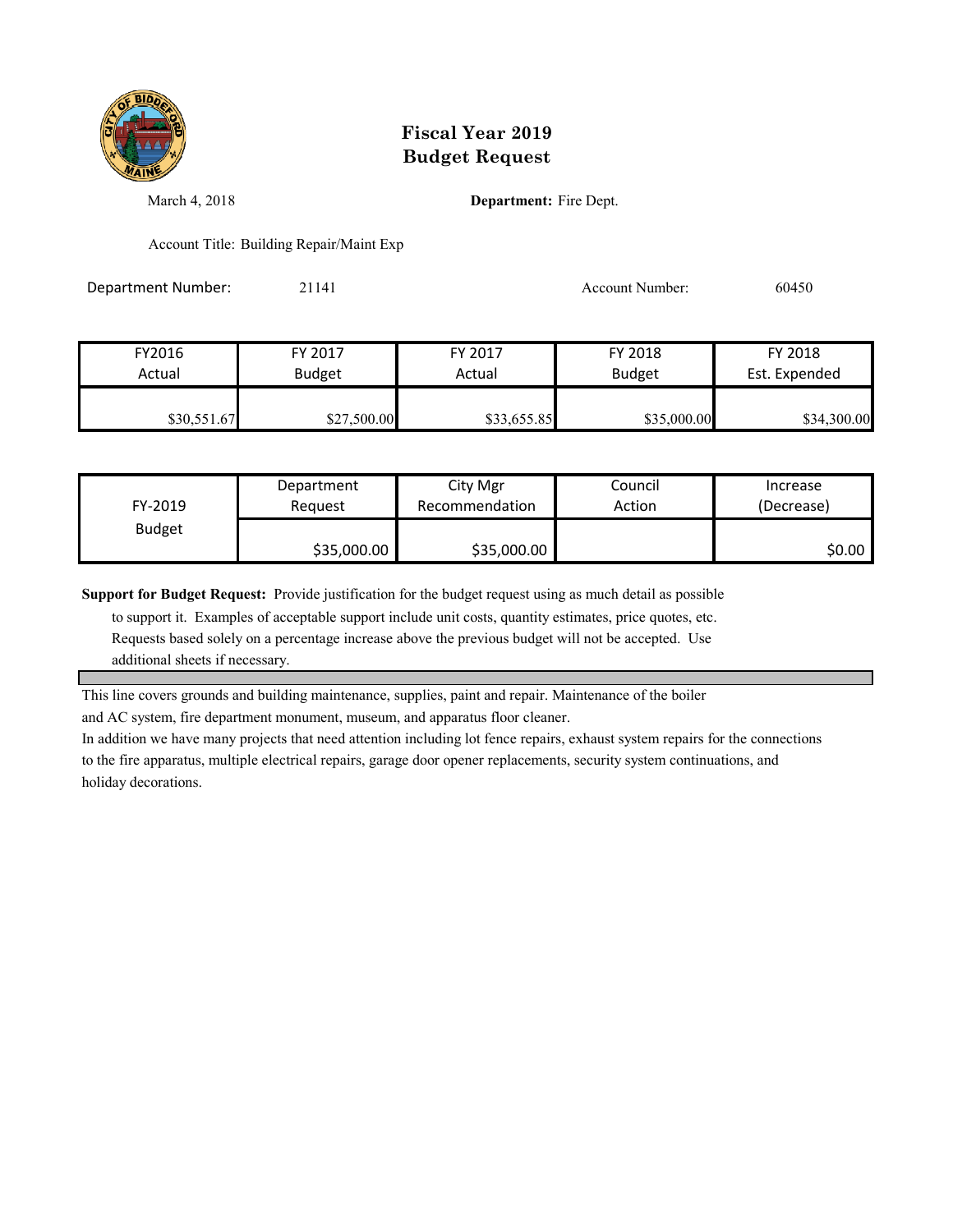

March 4, 2018 **Department:** Fire Dept.

Account Title: Operating Equip Repair Exp

Department Number: 21141 Account Number: 60452

| FY2016      | FY 2017       | FY 2017     | FY 2018       | FY 2018       |
|-------------|---------------|-------------|---------------|---------------|
| Actual      | <b>Budget</b> | Actual      | <b>Budget</b> | Est. Expended |
|             |               |             |               |               |
| \$43,410.65 | \$40,000.00   | \$39,326.67 | \$52,500.00   | \$51,300.00   |

| FY-2019       | Department  | City Mgr       | Council | Increase   |
|---------------|-------------|----------------|---------|------------|
|               | Reauest     | Recommendation | Action  | (Decrease) |
| <b>Budget</b> | \$59,100.00 | \$52,500.00    |         | S0.00      |

**Support for Budget Request:** Provide justification for the budget request using as much detail as possible

 to support it. Examples of acceptable support include unit costs, quantity estimates, price quotes, etc. Requests based solely on a percentage increase above the previous budget will not be accepted. Use additional sheets if necessary.

This line covers cost for all equipment maintenance of the tools carried on fire apparatus. It replaces such items broken during the course of fire suppression and rescue operations. This line is also used for the repairs to breathing air equipment, maintenance of fire extinguishers, extrication power tools. It covers the cost of SCBA bottles, fire suppression equipment, haz-mat equipment, cold water gear, confined space equipment, fire police. We have increased this line this year to cover the cost of installation of an additional dry hydrant at a cost of about \$1,600 on outer West Street, this is an area with no water supply. This year we would like to increase the line by \$5,000 to cover the cost of adding tracks to our UTV to allow us to use the vehicle in the snow, currently our UTV can not be used in the snow.

*maintain current investment levels*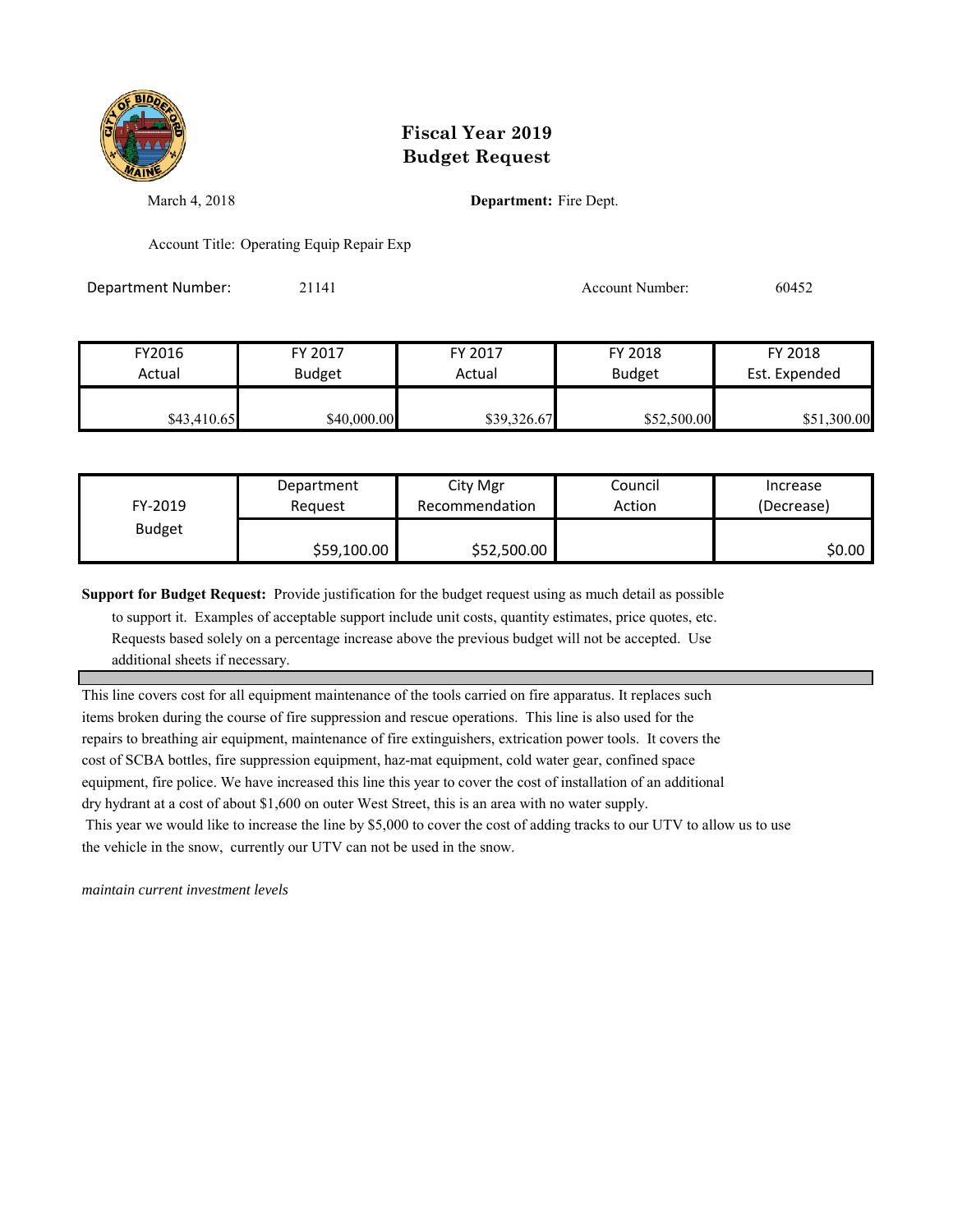

March 4, 2018 **Department:** Fire Dept.

Account Title: Vehicle Repair/Tires/Oil Exp

Department Number: 21141 2009 2014 20153

| FY2016      | FY 2017       | FY 2017     | FY 2018       | FY 2018       |
|-------------|---------------|-------------|---------------|---------------|
| Actual      | <b>Budget</b> | Actual      | <b>Budget</b> | Est. Expended |
| \$94,735.23 | \$70,000.00   | \$67,253.56 | \$70,000.00   | \$75,000.00   |

| FY-2019       | Department  | City Mgr       | Council | Increase   |
|---------------|-------------|----------------|---------|------------|
|               | Reguest     | Recommendation | Action  | (Decrease) |
| <b>Budget</b> | \$85,000.00 | \$72,500.00    |         | \$2,500.00 |

**Support for Budget Request:** Provide justification for the budget request using as much detail as possible

 to support it. Examples of acceptable support include unit costs, quantity estimates, price quotes, etc. Requests based solely on a percentage increase above the previous budget will not be accepted. Use additional sheets if necessary.

This line is used for repairs to all apparatus and service vehicles. Every year this line is spent.

Yearly as our calls increase the amount of repairs that are needed will also increase.

Additionally \$10,000 has been added to modify Brush 20. This is our vehicle that is used for Brush and woods fires. Years ago when this truck was purchased it was not designed to meet these needs, the current vehicle does not offer required compartment space for the equipment that we need to carry. When the truck was purchase, used smaller comperments that were not being used by DPW were installed on the truck, these do not give us the space that we need. Additionally the truck has a large body on it that does not allow for proper operations in the woods. We would like to install a flat bed on this truck that would allow for compartments to be added and allow for space for the current water skid unit. This work would

be done by DPW. This number was priced out by Carl Marcotte.

*find difference solution for brush truck as we do CIP vehicle replacement*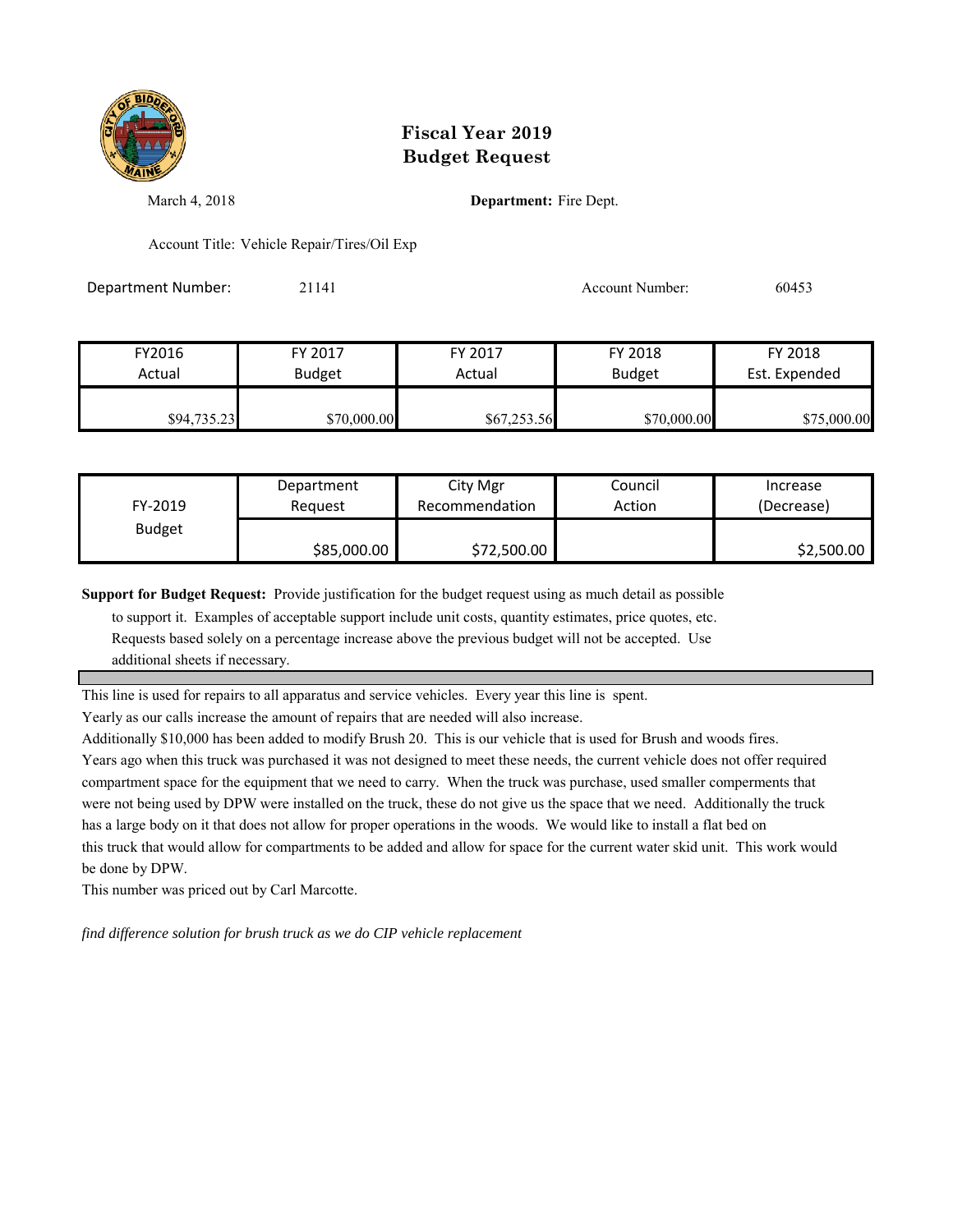

March 4, 2018 **Department:** Fire Dept.

Account Title: Repair/Maint-CommunsEquip

Department Number: 21141 Account Number: 60461

| FY2016      | FY 2017       | FY 2017     | FY 2018       | FY 2018       |
|-------------|---------------|-------------|---------------|---------------|
| Actual      | <b>Budget</b> | Actual      | <b>Budget</b> | Est. Expended |
|             |               |             |               |               |
| \$10,862.41 | \$11,000.00   | \$10,803.56 | \$11,000.00   | \$10,450.00   |

| FY-2019       | Department  | City Mgr       | Council | Increase   |
|---------------|-------------|----------------|---------|------------|
|               | Reauest     | Recommendation | Action  | (Decrease) |
| <b>Budget</b> | \$11,000.00 | \$11,000.00    |         | S0.00 I    |

**Support for Budget Request:** Provide justification for the budget request using as much detail as possible

 to support it. Examples of acceptable support include unit costs, quantity estimates, price quotes, etc. Requests based solely on a percentage increase above the previous budget will not be accepted. Use additional sheets if necessary.

This line is used to maintain our communication equipment such as all apparatus radios, portable radios,

apparatus antennas, speaker mics, fire department dispatch and office radios and fire radios and equipment located in fire alarm at the PD and at remote radio sites in the city.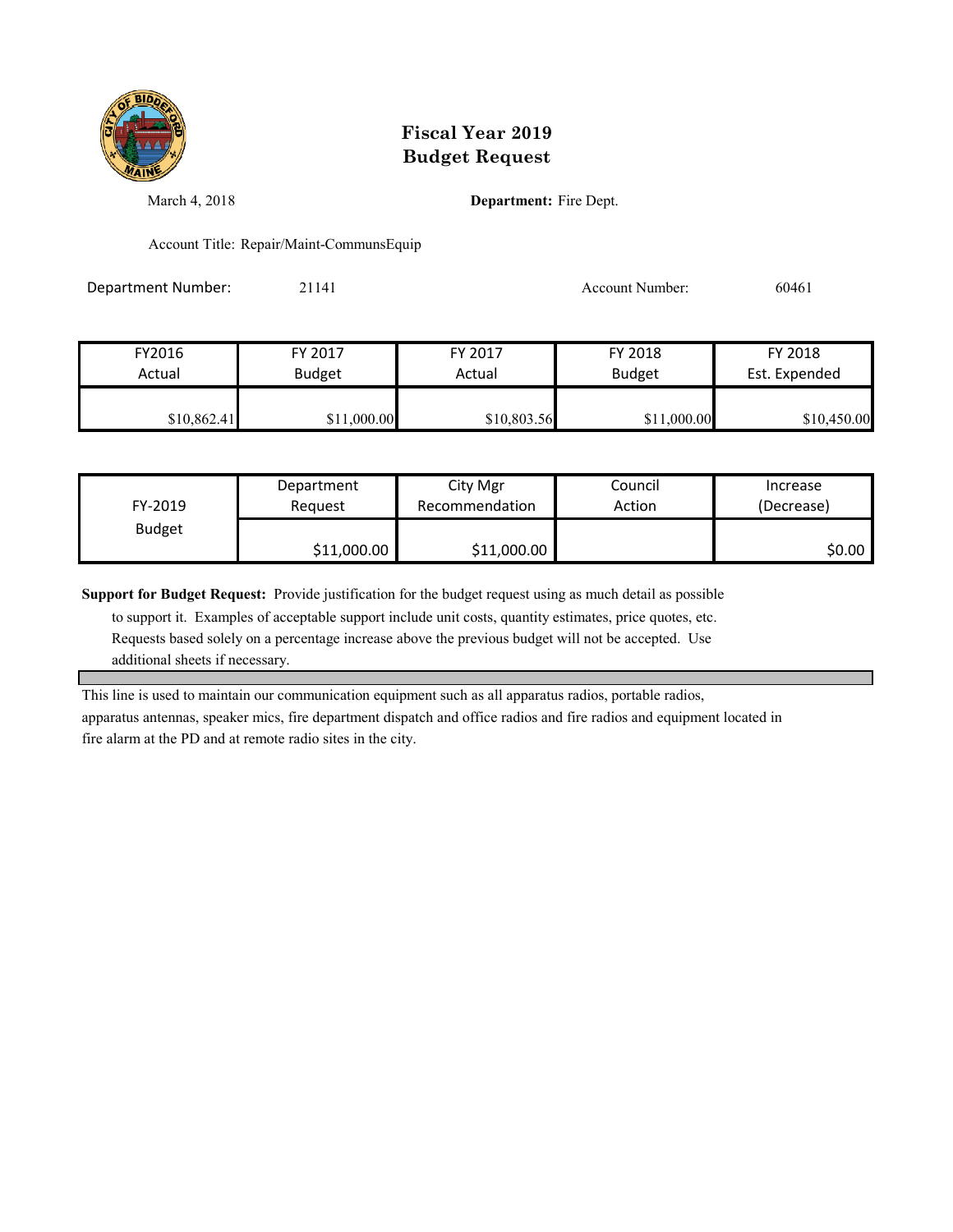

March 4, 2018 **Department:** Fire Dept.

Account Title: Fire Boat Repair/Maint

Department Number: 21141 Account Number: 60465

| FY2016     | FY 2017       | FY 2017    | FY 2018       | FY 2018       |
|------------|---------------|------------|---------------|---------------|
| Actual     | <b>Budget</b> | Actual     | <b>Budget</b> | Est. Expended |
|            |               |            |               |               |
| \$6,980.54 | \$6,000.00    | \$2,134.21 | \$5,000.00    | \$1,200.00    |

| FY-2019       | Department | City Mgr       | Council | Increase   |
|---------------|------------|----------------|---------|------------|
|               | Reauest    | Recommendation | Action  | (Decrease) |
| <b>Budget</b> | \$5,000.00 | \$5,000.00     |         | \$0.00     |

**Support for Budget Request:** Provide justification for the budget request using as much detail as possible

 to support it. Examples of acceptable support include unit costs, quantity estimates, price quotes, etc. Requests based solely on a percentage increase above the previous budget will not be accepted. Use additional sheets if necessary.

This line cover the repairs and operational cost for emergency boat operations.

In the past this line has also been used to pay for some of the operational cost of Saco larger ocean response boat.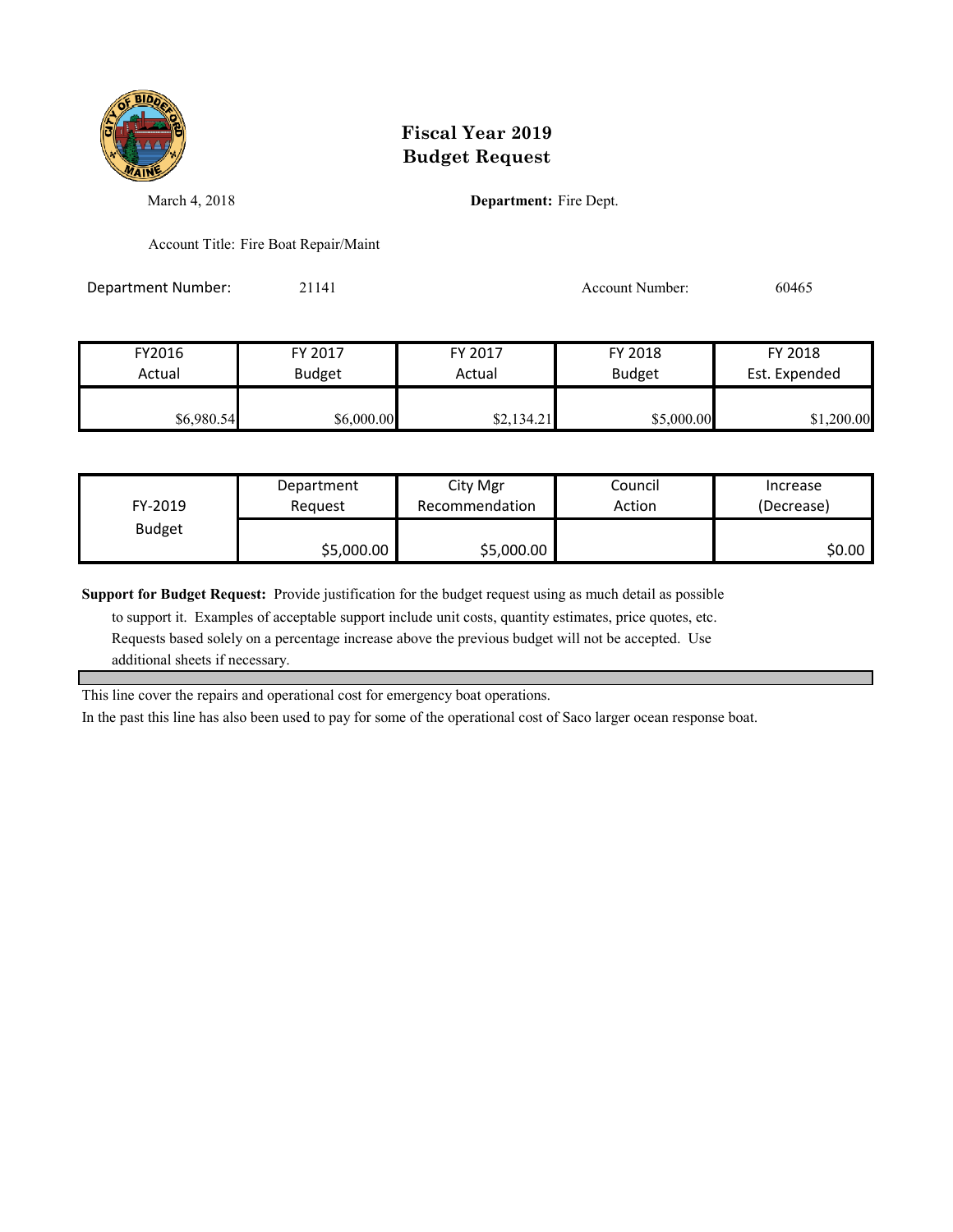

March 4, 2018 **Department:** Fire Dept.

Account Title: Admin/Office Supp/Eqt Non-Cap

Department Number: 21141 Account Number: 60500

| FY2016     | FY 2017       | FY 2017    | FY 2018       | FY 2018       |
|------------|---------------|------------|---------------|---------------|
| Actual     | <b>Budget</b> | Actual     | <b>Budget</b> | Est. Expended |
|            |               |            |               |               |
| \$7,113.92 | \$6,000.00    | \$5,245.58 | \$6,000.00    | \$5,700.00    |

| FY-2019       | Department | City Mgr       | Council | Increase   |
|---------------|------------|----------------|---------|------------|
|               | Reauest    | Recommendation | Action  | (Decrease) |
| <b>Budget</b> | \$6,000.00 | \$6,000.00     |         | S0.00 I    |

**Support for Budget Request:** Provide justification for the budget request using as much detail as possible

 to support it. Examples of acceptable support include unit costs, quantity estimates, price quotes, etc. Requests based solely on a percentage increase above the previous budget will not be accepted. Use additional sheets if necessary.

This line covers the cost on all office operating expenses, supplies, maintenance and procurement. It also covers fire education material, photo supplies for investigations, juvenile fire setters program, merit awards, and inspections material.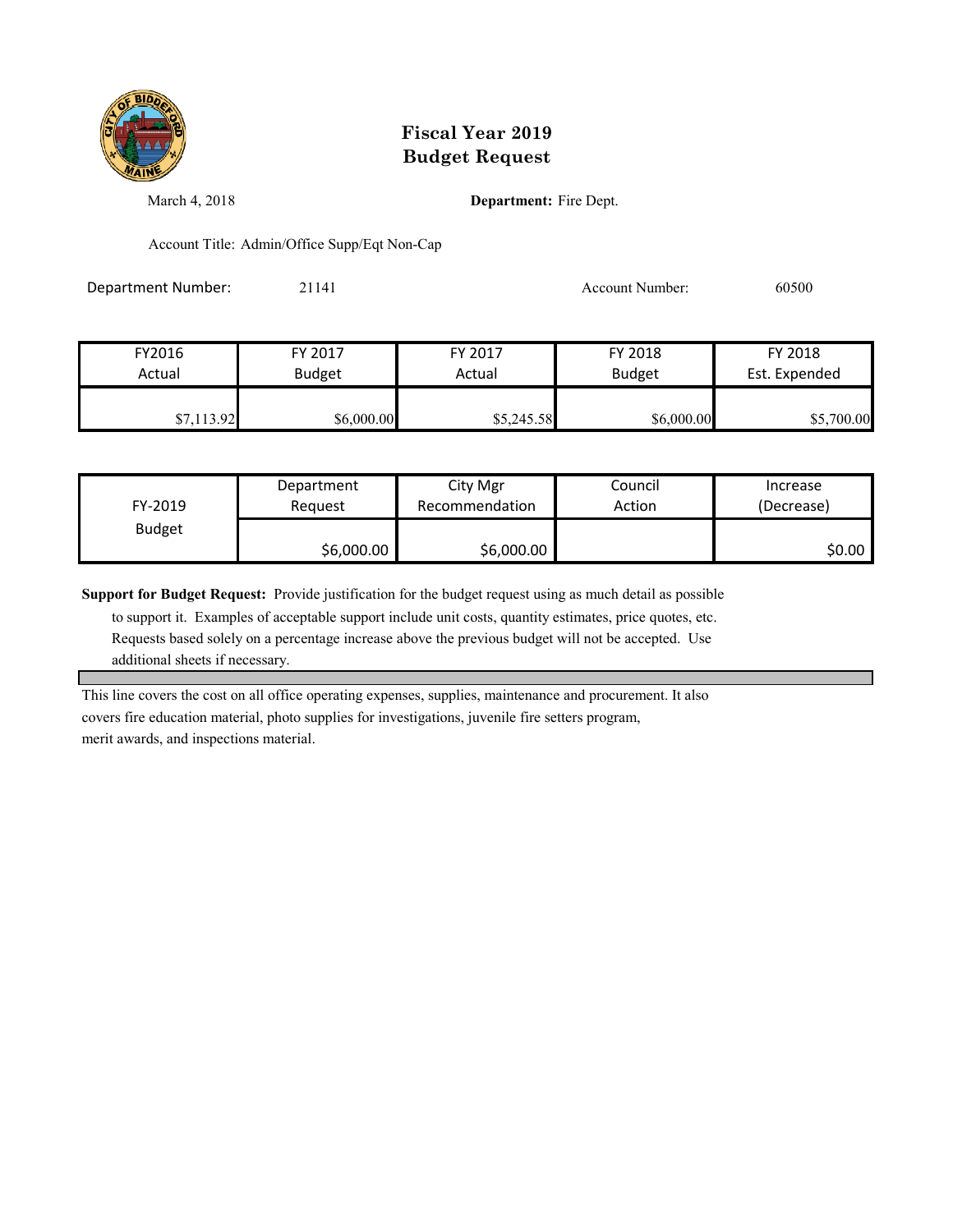

March 4, 2018 **Department:** Fire Dept.

Account Title: Operating Supp/Eqt Non-Cap

Department Number: 21141 2009 2014 2020 2020 2020 2020 2020 2030 2040 20501

| FY2016     | FY 2017       | FY 2017    | FY 2018       | FY 2018       |
|------------|---------------|------------|---------------|---------------|
| Actual     | <b>Budget</b> | Actual     | <b>Budget</b> | Est. Expended |
| \$6,816.03 | \$6,000.00    | \$5,736.70 | \$11,100.00   | \$11,300.00   |

| FY-2019       | Department  | City Mgr       | Council | Increase    |
|---------------|-------------|----------------|---------|-------------|
|               | Reauest     | Recommendation | Action  | (Decrease)  |
| <b>Budget</b> | \$11,000.00 | \$11,000.00    |         | ( \$100.00) |

**Support for Budget Request:** Provide justification for the budget request using as much detail as possible

 to support it. Examples of acceptable support include unit costs, quantity estimates, price quotes, etc. Requests based solely on a percentage increase above the previous budget will not be accepted. Use additional sheets if necessary.

This line covers the cost of computers, mobile data terminals and office hardware for the station as apparatus.

EMS computers are being used more and more, we need to make sure that our EMS units have reliable fast computers to allow for efferent entry and fast turn around time to make sure that our ems units are ready for the next incident.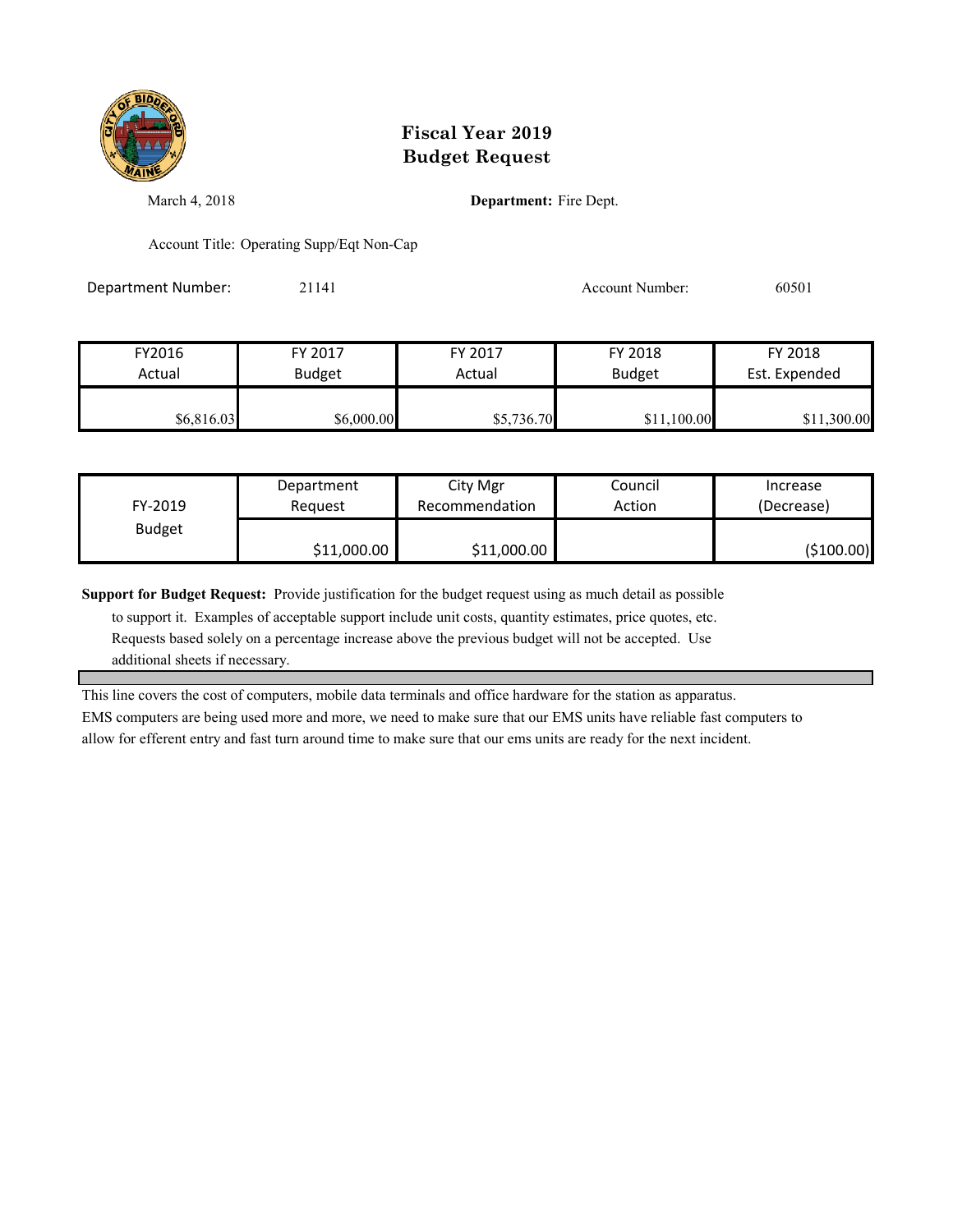

March 4, 2018 **Department:** Fire Dept.

Account Title: Ambulance Supplies Non-Capital

Department Number: 21141 Account Number: 60508

| FY2016      | FY 2017       | FY 2017     | FY 2018       | FY 2018       |
|-------------|---------------|-------------|---------------|---------------|
| Actual      | <b>Budget</b> | Actual      | <b>Budget</b> | Est. Expended |
| \$36,217.96 | \$43,000.00   | \$46,339.39 | \$52,500.00   | \$55,000.00   |

| FY-2019       | Department  | City Mgr       | Council | Increase   |
|---------------|-------------|----------------|---------|------------|
|               | Reauest     | Recommendation | Action  | (Decrease) |
| <b>Budget</b> | \$60,000.00 | \$60,000.00    |         | \$7,500.00 |

**Support for Budget Request:** Provide justification for the budget request using as much detail as possible

 to support it. Examples of acceptable support include unit costs, quantity estimates, price quotes, etc. Requests based solely on a percentage increase above the previous budget will not be accepted. Use additional sheets if necessary.

This line covers the cost of EMS supplies and replacement of medical equipment for ambulances and fire apparatus. This includes purchasing of AEDs and other EMS equipment. Last year the hospital stopped supplying medications and it was now up to the FD to purchase them. Additionally we have been informed that there is a possibility that within this budget we may have to also start paying for disposable products such as items used for oxygen delivery. The line has been increased to allow for funds to pay for the additional costs and medication costs that we asked for last year.